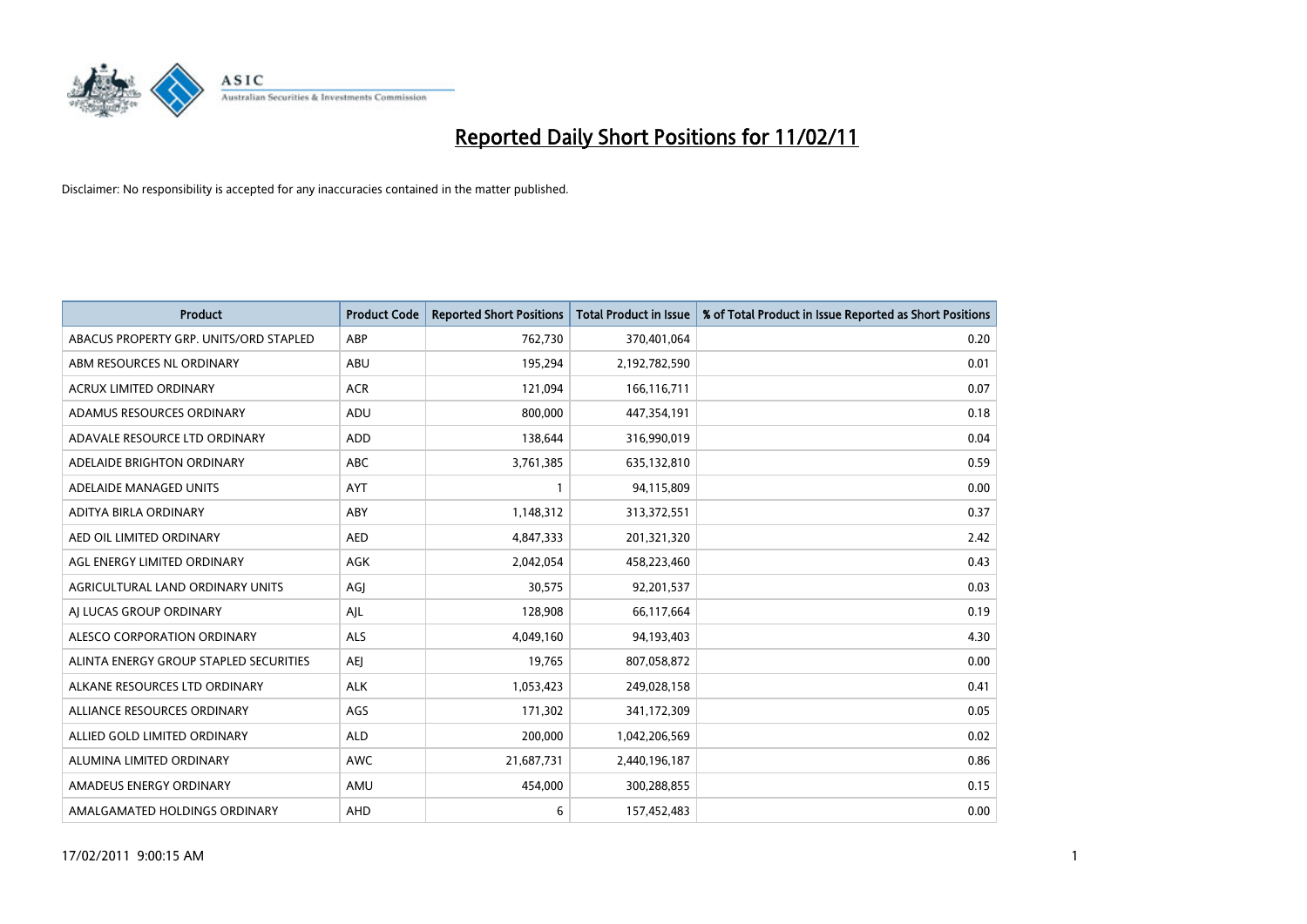

| <b>Product</b>                          | <b>Product Code</b> | <b>Reported Short Positions</b> | <b>Total Product in Issue</b> | % of Total Product in Issue Reported as Short Positions |
|-----------------------------------------|---------------------|---------------------------------|-------------------------------|---------------------------------------------------------|
| AMCOR LIMITED ORDINARY                  | <b>AMC</b>          | 3,967,000                       | 1,225,519,046                 | 0.32                                                    |
| AMP CAPITAL CHINA ORDINARY UNITS        | AGF                 | 65,310                          | 337,034,455                   | 0.02                                                    |
| AMP LIMITED ORDINARY                    | AMP                 | 17,187,091                      | 2,094,424,200                 | 0.76                                                    |
| AMPELLA MINING ORDINARY                 | <b>AMX</b>          | 413,212                         | 202,975,108                   | 0.20                                                    |
| ANATOLIA MIN DEV LTD CDI 1:1 DEF SET    | AQG                 | 43,615                          | 138,844,389                   | 0.02                                                    |
| ANSELL LIMITED ORDINARY                 | <b>ANN</b>          | 4,531,293                       | 133,007,903                   | 3.41                                                    |
| ANTARES ENERGY LTD ORDINARY             | <b>AZZ</b>          | 1,963,665                       | 299,333,110                   | 0.66                                                    |
| ANZ BANKING GRP LTD ORDINARY            | <b>ANZ</b>          | 10,309,670                      | 2,596,103,390                 | 0.39                                                    |
| APA GROUP STAPLED SECURITIES            | APA                 | 6,407,011                       | 551,689,118                   | 1.17                                                    |
| APEX MINERALS NL ORDINARY               | <b>AXM</b>          | 885,146                         | 3,917,819,915                 | 0.02                                                    |
| APN EUROPEAN RETAIL UNITS STAPLED SEC.  | <b>AEZ</b>          | 11,832                          | 544,910,660                   | 0.00                                                    |
| APN NEWS & MEDIA ORDINARY               | <b>APN</b>          | 18,246,037                      | 606,084,019                   | 3.02                                                    |
| AQUARIUS PLATINUM. ORDINARY             | <b>AOP</b>          | 2,229,749                       | 463,241,295                   | 0.47                                                    |
| AQUILA RESOURCES ORDINARY               | <b>AQA</b>          | 2,932,564                       | 374,314,049                   | 0.77                                                    |
| ARAFURA RESOURCE LTD ORDINARY           | <b>ARU</b>          | 2,815,835                       | 367,930,342                   | 0.77                                                    |
| ARB CORPORATION ORDINARY                | ARP                 | 32,794                          | 72,481,302                    | 0.05                                                    |
| ARDENT LEISURE GROUP STAPLED SECURITIES | AAD                 | 2,221,718                       | 312,836,274                   | 0.71                                                    |
| ARISTOCRAT LEISURE ORDINARY             | <b>ALL</b>          | 27,702,461                      | 533,983,910                   | 5.19                                                    |
| <b>ASCIANO LIMITED ORDINARY</b>         | <b>AIO</b>          | 29,469,991                      | 2,926,103,883                 | 1.03                                                    |
| ASG GROUP LIMITED ORDINARY              | <b>ASZ</b>          | 6,170                           | 168,247,718                   | 0.00                                                    |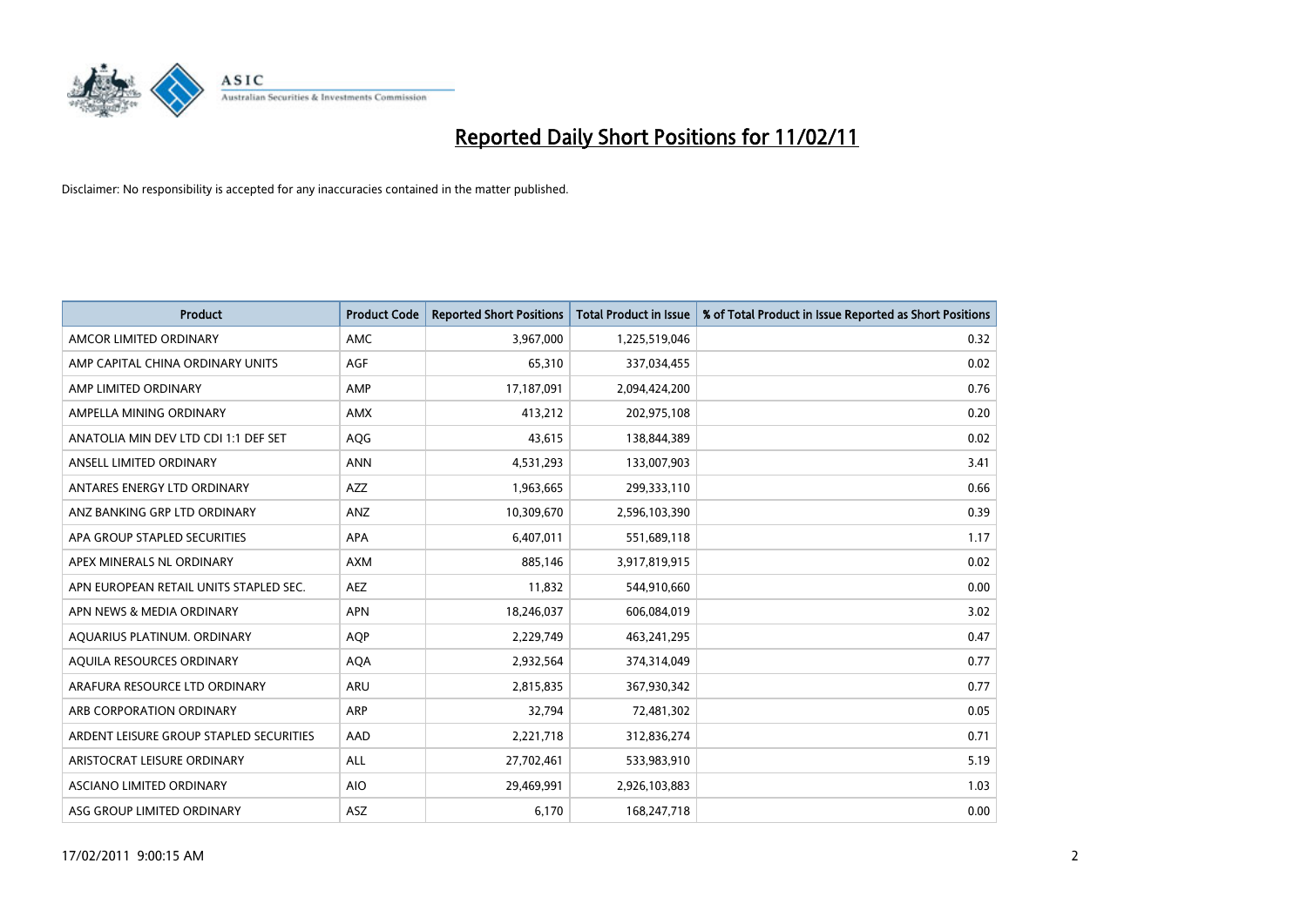

| <b>Product</b>                          | <b>Product Code</b> | <b>Reported Short Positions</b> | Total Product in Issue | % of Total Product in Issue Reported as Short Positions |
|-----------------------------------------|---------------------|---------------------------------|------------------------|---------------------------------------------------------|
| ASPEN GROUP ORD/UNITS STAPLED           | <b>APZ</b>          | 1,066,751                       | 588,269,075            | 0.16                                                    |
| ASTIVITA RENEWABLES ORDINARY            | <b>AIR</b>          | 150,000                         | 23,170,005             | 0.65                                                    |
| <b>ASTON RES LTD ORDINARY</b>           | <b>AZT</b>          | 8,125                           | 204,527,604            | 0.00                                                    |
| ASTRO JAP PROP GROUP STAPLED SECURITIES | AJA                 | 18,099                          | 50,821,741             | 0.04                                                    |
| ASX LIMITED ORDINARY                    | ASX                 | 1,120,236                       | 175,136,729            | 0.64                                                    |
| ATLANTIC LIMITED ORDINARY               | ATI                 | 479,594                         | 110,816,957            | 0.43                                                    |
| ATLAS IRON LIMITED ORDINARY             | <b>AGO</b>          | 28,622,642                      | 547,089,119            | 5.25                                                    |
| AUCKLAND INTERNATION ORDINARY           | AIA                 | 54                              | 1,317,999,066          | 0.00                                                    |
| AURORA OIL & GAS ORDINARY               | <b>AUT</b>          | 597,916                         | 403,437,342            | 0.15                                                    |
| AUSDRILL LIMITED ORDINARY               | <b>ASL</b>          | 247,137                         | 262,933,906            | 0.09                                                    |
| AUSENCO LIMITED ORDINARY                | AAX                 | 3,942,565                       | 122,427,576            | 3.22                                                    |
| <b>AUSTAL LIMITED ORDINARY</b>          | ASB                 | 152,843                         | 188,069,638            | 0.07                                                    |
| <b>AUSTAR UNITED ORDINARY</b>           | <b>AUN</b>          | 15,113,688                      | 1,271,357,418          | 1.19                                                    |
| AUSTBROKERS HOLDINGS ORDINARY           | <b>AUB</b>          | $\overline{2}$                  | 54,339,433             | 0.00                                                    |
| AUSTEREO GROUP LTD. ORDINARY            | <b>AEO</b>          | 64,665                          | 344,783,708            | 0.02                                                    |
| AUSTIN ENGINEERING ORDINARY             | <b>ANG</b>          | 18,997                          | 71,614,403             | 0.02                                                    |
| <b>AUSTRALAND ASSETS ASSETS</b>         | AAZPB               | 1,168                           | 2,750,000              | 0.04                                                    |
| AUSTRALAND PROPERTY STAPLED SECURITY    | <b>ALZ</b>          | 799,970                         | 576,837,197            | 0.13                                                    |
| AUSTRALIAN AGRICULT, ORDINARY           | AAC                 | 4,611,324                       | 264,264,459            | 1.72                                                    |
| AUSTRALIAN EDUCATION UNITS              | <b>AEU</b>          | 625,000                         | 134,973,383            | 0.46                                                    |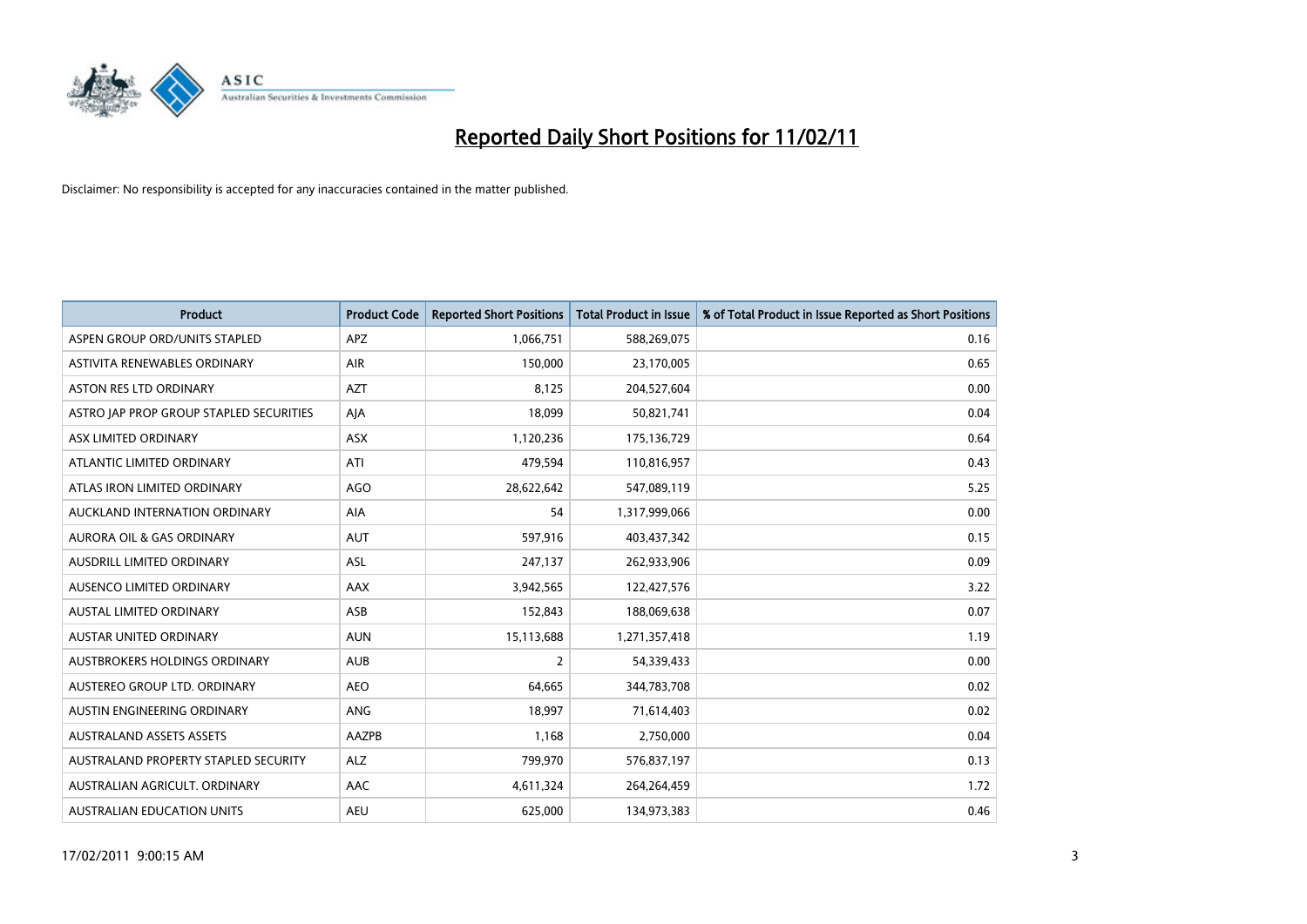

| Product                               | <b>Product Code</b> | <b>Reported Short Positions</b> | <b>Total Product in Issue</b> | % of Total Product in Issue Reported as Short Positions |
|---------------------------------------|---------------------|---------------------------------|-------------------------------|---------------------------------------------------------|
| AUSTRALIAN INFRASTR. UNITS/ORDINARY   | <b>AIX</b>          | 344,699                         | 620,733,944                   | 0.07                                                    |
| AUSTRALIAN MINES LTD ORDINARY         | <b>AUZ</b>          | 1,400,000                       | 396,909,195                   | 0.35                                                    |
| AUSTRALIAN PHARM, ORDINARY            | API                 | 1,175,029                       | 488,115,883                   | 0.23                                                    |
| AUTOMOTIVE HOLDINGS ORDINARY          | AHE                 | 503,106                         | 226,387,577                   | 0.21                                                    |
| AVEXA LIMITED ORDINARY                | <b>AVX</b>          | 243,657                         | 847,688,779                   | 0.03                                                    |
| AVOCA RESOURCES ORDINARY              | <b>AVO</b>          | 262,257                         | 303,301,781                   | 0.09                                                    |
| AWE LIMITED ORDINARY                  | <b>AWE</b>          | 4,592,284                       | 521,871,941                   | 0.87                                                    |
| AXA ASIA PACIFIC ORDINARY             | <b>AXA</b>          | 4,743,643                       | 2,067,095,545                 | 0.23                                                    |
| BANDANNA ENERGY ORDINARY              | <b>BND</b>          | 46,933                          | 426,265,482                   | 0.01                                                    |
| BANK OF QUEENSLAND. ORDINARY          | <b>BOQ</b>          | 1,530,836                       | 222,072,957                   | 0.69                                                    |
| <b>BANNERMAN RESOURCES ORDINARY</b>   | <b>BMN</b>          | 10,000                          | 234,435,934                   | 0.00                                                    |
| <b>BASS STRAIT OIL CO ORDINARY</b>    | <b>BAS</b>          | 1,482                           | 291,030,250                   | 0.00                                                    |
| <b>BATHURST RESOURCES ORDINARY</b>    | <b>BTU</b>          | 4,056,169                       | 613,291,330                   | 0.66                                                    |
| <b>BAUXITE RESOURCE LTD ORDINARY</b>  | <b>BAU</b>          | 298,392                         | 234,379,896                   | 0.13                                                    |
| <b>BC IRON LIMITED ORDINARY</b>       | <b>BCI</b>          | 9,806                           | 94,061,000                    | 0.01                                                    |
| BEACH ENERGY LIMITED ORDINARY         | <b>BPT</b>          | 2,352,617                       | 1,099,021,290                 | 0.21                                                    |
| BEADELL RESOURCE LTD ORDINARY         | <b>BDR</b>          | 37,019                          | 622,097,828                   | 0.01                                                    |
| BENDIGO AND ADELAIDE ORDINARY         | <b>BEN</b>          | 5,914,272                       | 357,625,053                   | 1.64                                                    |
| BENDIGO AND ADELAIDE RESET PREFERENCE | <b>BENPB</b>        | 135,205                         | 900,000                       | 15.02                                                   |
| BERKELEY RESOURCES ORDINARY           | <b>BKY</b>          | 698,852                         | 158,935,898                   | 0.43                                                    |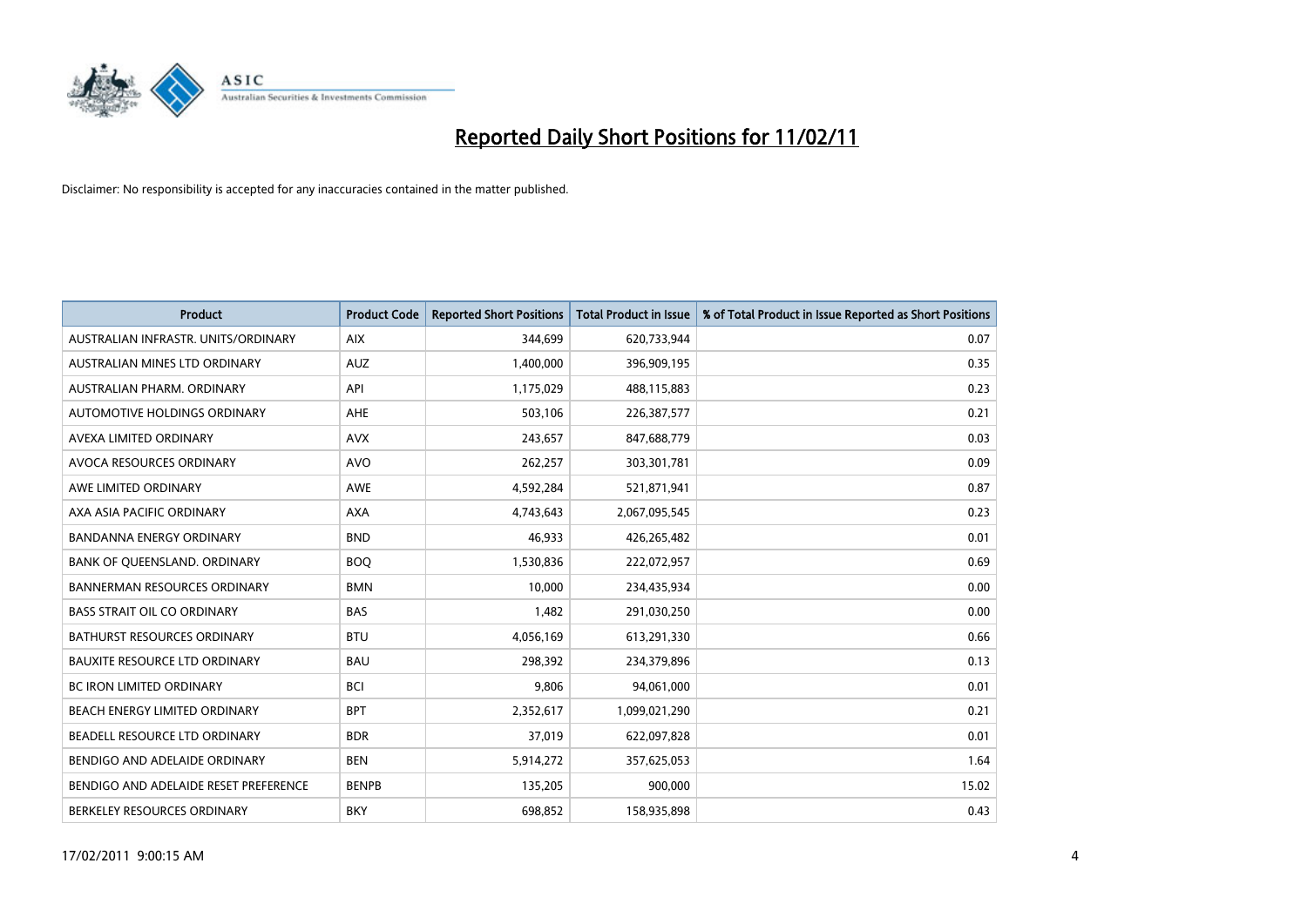

| <b>Product</b>                       | <b>Product Code</b> | <b>Reported Short Positions</b> | <b>Total Product in Issue</b> | % of Total Product in Issue Reported as Short Positions |
|--------------------------------------|---------------------|---------------------------------|-------------------------------|---------------------------------------------------------|
| BETASHARES ASX FIN ETF UNITS         | <b>OFN</b>          | 30,000                          | 4,509,251                     | 0.67                                                    |
| BETASHARES ASX RES ETF UNITS         | <b>ORE</b>          | 120,000                         | 4,519,432                     | 2.66                                                    |
| <b>BHP BILLITON LIMITED ORDINARY</b> | <b>BHP</b>          | 19,518,961                      | 3,356,081,497                 | 0.58                                                    |
| <b>BILLABONG ORDINARY</b>            | <b>BBG</b>          | 11,218,915                      | 253,613,826                   | 4.40                                                    |
| <b>BIOTA HOLDINGS ORDINARY</b>       | <b>BTA</b>          | 2,355,803                       | 180,805,565                   | 1.31                                                    |
| <b>BISALLOY STEEL ORDINARY</b>       | <b>BIS</b>          | 84,480                          | 216,455,965                   | 0.04                                                    |
| BKI INVESTMENT LTD ORDINARY          | BKI                 | 508                             | 420,919,092                   | 0.00                                                    |
| <b>BLACKTHORN RESOURCES ORDINARY</b> | <b>BTR</b>          | 35,848                          | 106,885,300                   | 0.03                                                    |
| <b>BLUESCOPE STEEL LTD ORDINARY</b>  | <b>BSL</b>          | 43,826,331                      | 1,842,207,385                 | 2.36                                                    |
| <b>BOART LONGYEAR ORDINARY</b>       | <b>BLY</b>          | 3,684,044                       | 461,163,412                   | 0.80                                                    |
| <b>BOOM LOGISTICS ORDINARY</b>       | <b>BOL</b>          | 344,813                         | 461,500,712                   | 0.07                                                    |
| BORAL LIMITED, ORDINARY              | <b>BLD</b>          | 28,274,225                      | 724,446,767                   | 3.88                                                    |
| BOTSWANA METALS LTD ORDINARY         | <b>BML</b>          | 7,000                           | 107,787,762                   | 0.01                                                    |
| <b>BOW ENERGY LIMITED ORDINARY</b>   | <b>BOW</b>          | 681,983                         | 348,972,041                   | 0.18                                                    |
| <b>BRADKEN LIMITED ORDINARY</b>      | <b>BKN</b>          | 1,032,563                       | 139,639,929                   | 0.74                                                    |
| <b>BRAMBLES LIMITED ORDINARY</b>     | <b>BXB</b>          | 9,436,203                       | 1,450,669,836                 | 0.62                                                    |
| BREVILLE GROUP LTD ORDINARY          | <b>BRG</b>          | 2,740                           | 129,615,322                   | 0.00                                                    |
| <b>BRICKWORKS LIMITED ORDINARY</b>   | <b>BKW</b>          | 113,590                         | 147,567,333                   | 0.08                                                    |
| <b>BROCKMAN RESOURCES ORDINARY</b>   | <b>BRM</b>          | 84,896                          | 144,803,151                   | 0.06                                                    |
| BT INVESTMENT MNGMNT ORDINARY        | <b>BTT</b>          | 554,785                         | 160,000,000                   | 0.35                                                    |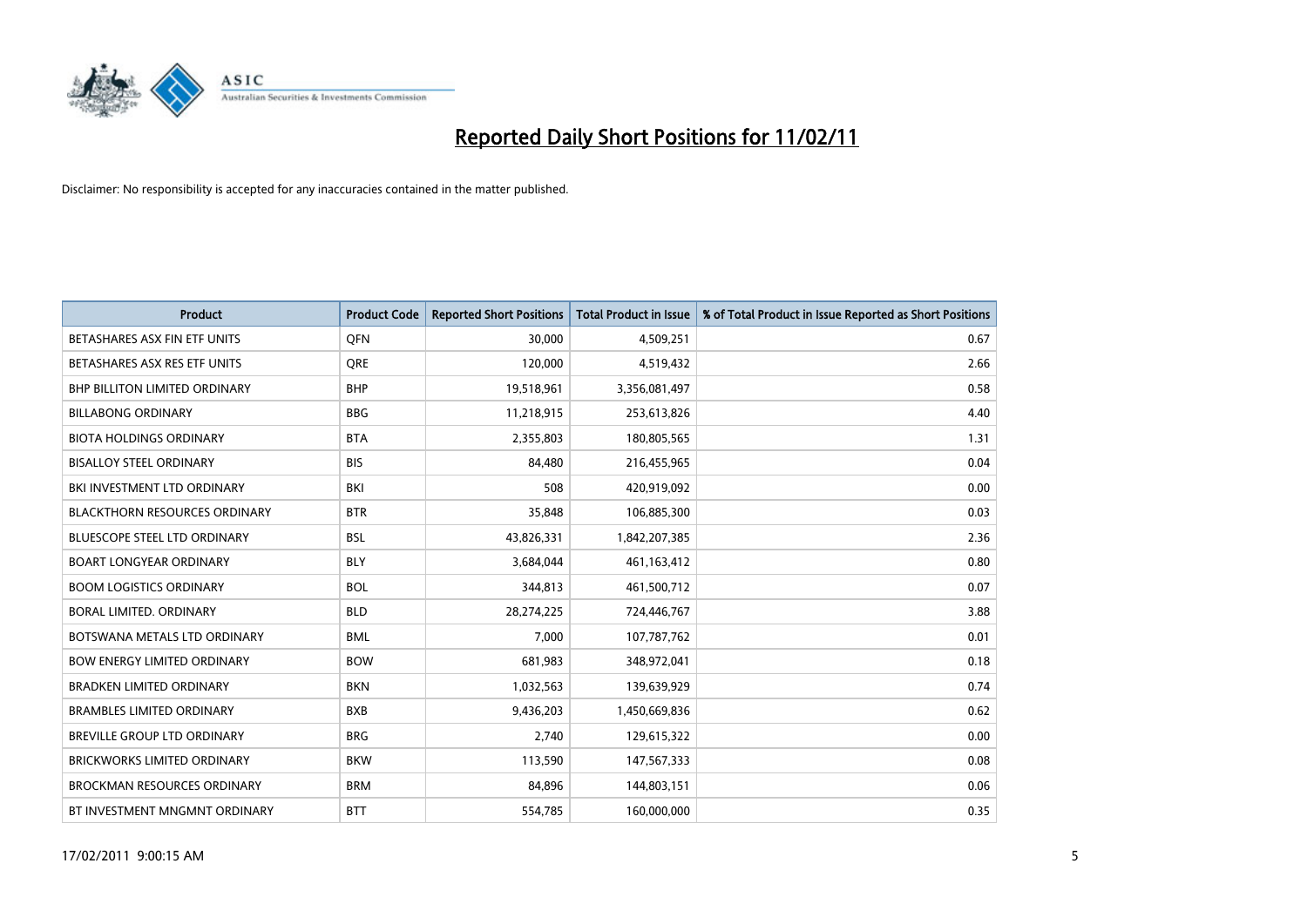

| <b>Product</b>                           | <b>Product Code</b> | <b>Reported Short Positions</b> | <b>Total Product in Issue</b> | % of Total Product in Issue Reported as Short Positions |
|------------------------------------------|---------------------|---------------------------------|-------------------------------|---------------------------------------------------------|
| <b>BUNNINGS WAREHOUSE ORDINARY UNITS</b> | <b>BWP</b>          | 1,068,969                       | 427,042,646                   | 0.25                                                    |
| BUREY GOLD LIMITED ORDINARY              | <b>BYR</b>          | 294,760                         | 247,968,277                   | 0.12                                                    |
| <b>BURU ENERGY ORDINARY</b>              | <b>BRU</b>          | 155,589                         | 182,780,549                   | 0.09                                                    |
| CABCHARGE AUSTRALIA ORDINARY             | CAB                 | 900,914                         | 120,437,014                   | 0.73                                                    |
| CALTEX AUSTRALIA ORDINARY                | <b>CTX</b>          | 5,144,819                       | 270,000,000                   | 1.88                                                    |
| <b>CAMPBELL BROTHERS ORDINARY</b>        | CPB                 | 57,270                          | 67,503,411                    | 0.09                                                    |
| CAPE LAMBERT RES LTD ORDINARY            | <b>CFE</b>          | 1,962,910                       | 610,705,062                   | 0.32                                                    |
| <b>CAPRAL LIMITED ORDINARY</b>           | CAA                 | 131,161                         | 387,898,255                   | 0.03                                                    |
| <b>CARBON ENERGY ORDINARY</b>            | <b>CNX</b>          | 1,365,329                       | 670,872,650                   | 0.19                                                    |
| <b>CARDNO LIMITED ORDINARY</b>           | CDD                 | 13,925                          | 106,250,491                   | 0.01                                                    |
| CARNARVON PETROLEUM ORDINARY             | <b>CVN</b>          | 3,018,841                       | 687,820,634                   | 0.44                                                    |
| CARNEGIE WAVE ENERGY ORDINARY            | <b>CWE</b>          | 83,000                          | 859,087,627                   | 0.01                                                    |
| CARPATHIAN RESOURCES ORDINARY            | <b>CPN</b>          | 75,000                          | 265,533,501                   | 0.03                                                    |
| CARPENTARIA EXP. LTD ORDINARY            | CAP                 | 9,777                           | 94,341,301                    | 0.01                                                    |
| CARRICK GOLD LIMITED ORDINARY            | <b>CRK</b>          | 25,680                          | 139,500,000                   | 0.02                                                    |
| CARSALES.COM LTD ORDINARY                | <b>CRZ</b>          | 3,980,897                       | 234,073,300                   | 1.69                                                    |
| CASH CONVERTERS ORD/DIV ACCESS           | CCV                 | 244,617                         | 379,761,025                   | 0.06                                                    |
| <b>CASPIAN OIL &amp; GAS ORDINARY</b>    | CIG                 | 50,000                          | 1,331,500,513                 | 0.00                                                    |
| CATALPA RESOURCES ORDINARY               | <b>CAH</b>          | 315,198                         | 177,954,355                   | 0.17                                                    |
| <b>CAZALY RESOURCES ORDINARY</b>         | CAZ                 | 1,150                           | 110,291,702                   | 0.00                                                    |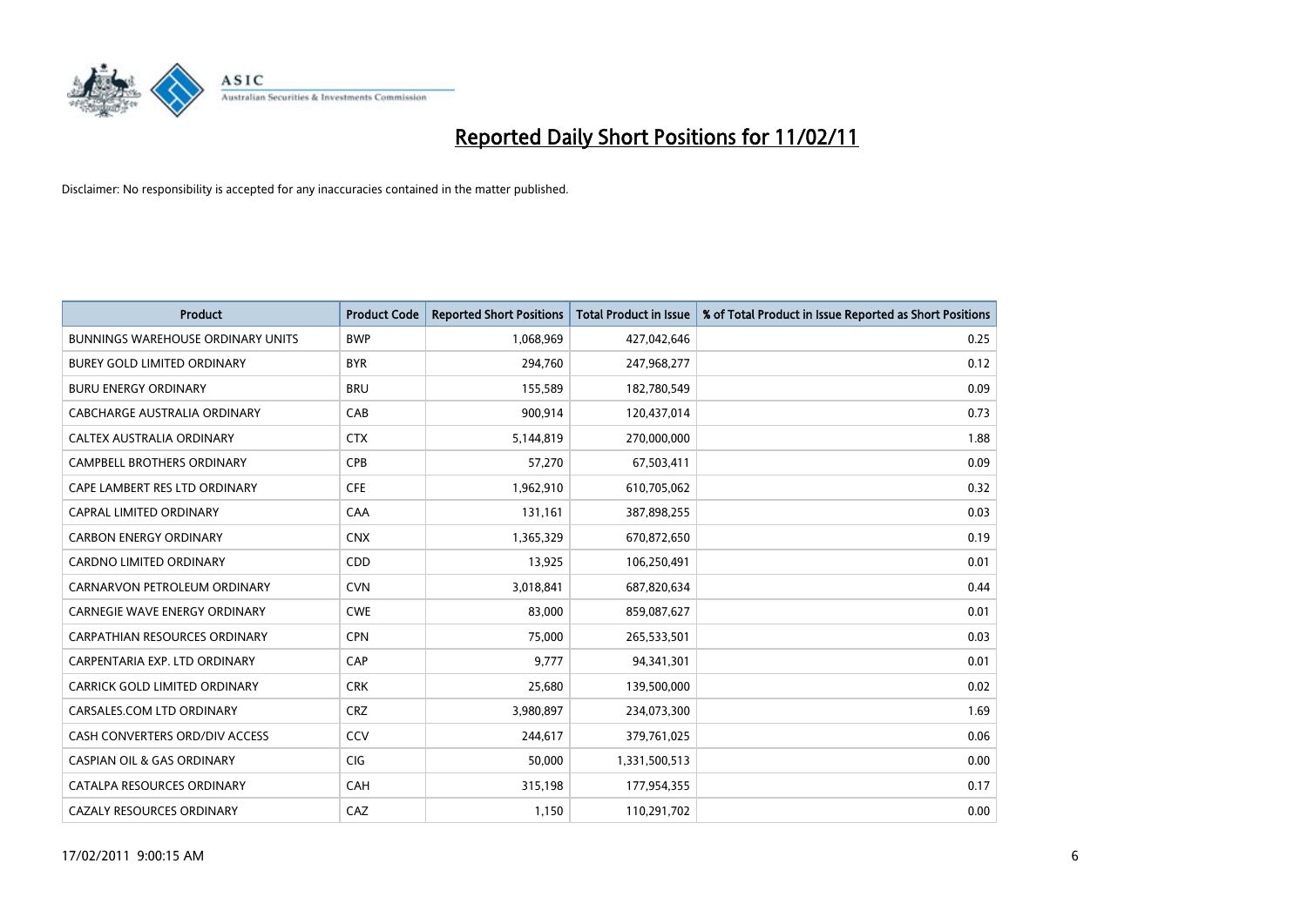

| <b>Product</b>                                | <b>Product Code</b> | <b>Reported Short Positions</b> | Total Product in Issue | % of Total Product in Issue Reported as Short Positions |
|-----------------------------------------------|---------------------|---------------------------------|------------------------|---------------------------------------------------------|
| <b>CEC GROUP LIMITED ORDINARY</b>             | <b>CEG</b>          | 1,750                           | 79,662,662             | 0.00                                                    |
| <b>CELLNET GROUP ORDINARY</b>                 | <b>CLT</b>          | 1,342                           | 69,875,723             | 0.00                                                    |
| CENTRAL PETROLEUM ORDINARY                    | <b>CTP</b>          | 163,513                         | 982,298,842            | 0.02                                                    |
| CENTREBET INTERNAT. ORDINARY                  | <b>CIL</b>          | 11,582                          | 87,764,414             | 0.01                                                    |
| CENTRO PROPERTIES UNITS/ORD STAPLED           | <b>CNP</b>          | 328,102                         | 972,414,514            | 0.03                                                    |
| <b>CENTRO RETAIL GROUP STAPLED SECURITIES</b> | <b>CER</b>          | 1,038,101                       | 2,286,399,424          | 0.05                                                    |
| <b>CERAMIC FUEL CELLS ORDINARY</b>            | <b>CFU</b>          | 1,366,689                       | 1,201,353,566          | 0.11                                                    |
| <b>CFS RETAIL PROPERTY UNITS</b>              | <b>CFX</b>          | 37,298,588                      | 2,825,628,530          | 1.32                                                    |
| CHALLENGER DIV.PRO. STAPLED UNITS             | <b>CDI</b>          | 41,510                          | 913,426,007            | 0.00                                                    |
| CHALLENGER INFRAST, STAPLED UNITS             | <b>CIF</b>          | 322,632                         | 316,223,785            | 0.10                                                    |
| <b>CHALLENGER LIMITED ORDINARY</b>            | <b>CGF</b>          | 5,428,389                       | 501,959,841            | 1.08                                                    |
| <b>CHANDLER MACLEOD LTD ORDINARY</b>          | <b>CMG</b>          | 143,942                         | 422,031,685            | 0.03                                                    |
| CHARTER HALL GROUP STAPLED US PROHIBIT.       | <b>CHC</b>          | 589,555                         | 306,341,814            | 0.18                                                    |
| <b>CHARTER HALL OFFICE UNIT</b>               | COO                 | 1,635,934                       | 493,319,730            | 0.32                                                    |
| <b>CHARTER HALL RETAIL UNITS</b>              | <b>CQR</b>          | 354,304                         | 305,810,723            | 0.11                                                    |
| CHEMGENEX PHARMACEUT ORDINARY                 | <b>CXS</b>          | 89,061                          | 283,348,870            | 0.03                                                    |
| CITIGOLD CORP LTD ORDINARY                    | <b>CTO</b>          | 2,314,790                       | 1,040,278,301          | 0.23                                                    |
| CLINUVEL PHARMACEUT. ORDINARY                 | <b>CUV</b>          | 4,127                           | 30,379,956             | 0.01                                                    |
| <b>CLOUGH LIMITED ORDINARY</b>                | <b>CLO</b>          | 808,003                         | 770,916,269            | 0.10                                                    |
| <b>COAL &amp; ALLIED ORDINARY</b>             | <b>CNA</b>          | 1,327                           | 86,584,735             | 0.00                                                    |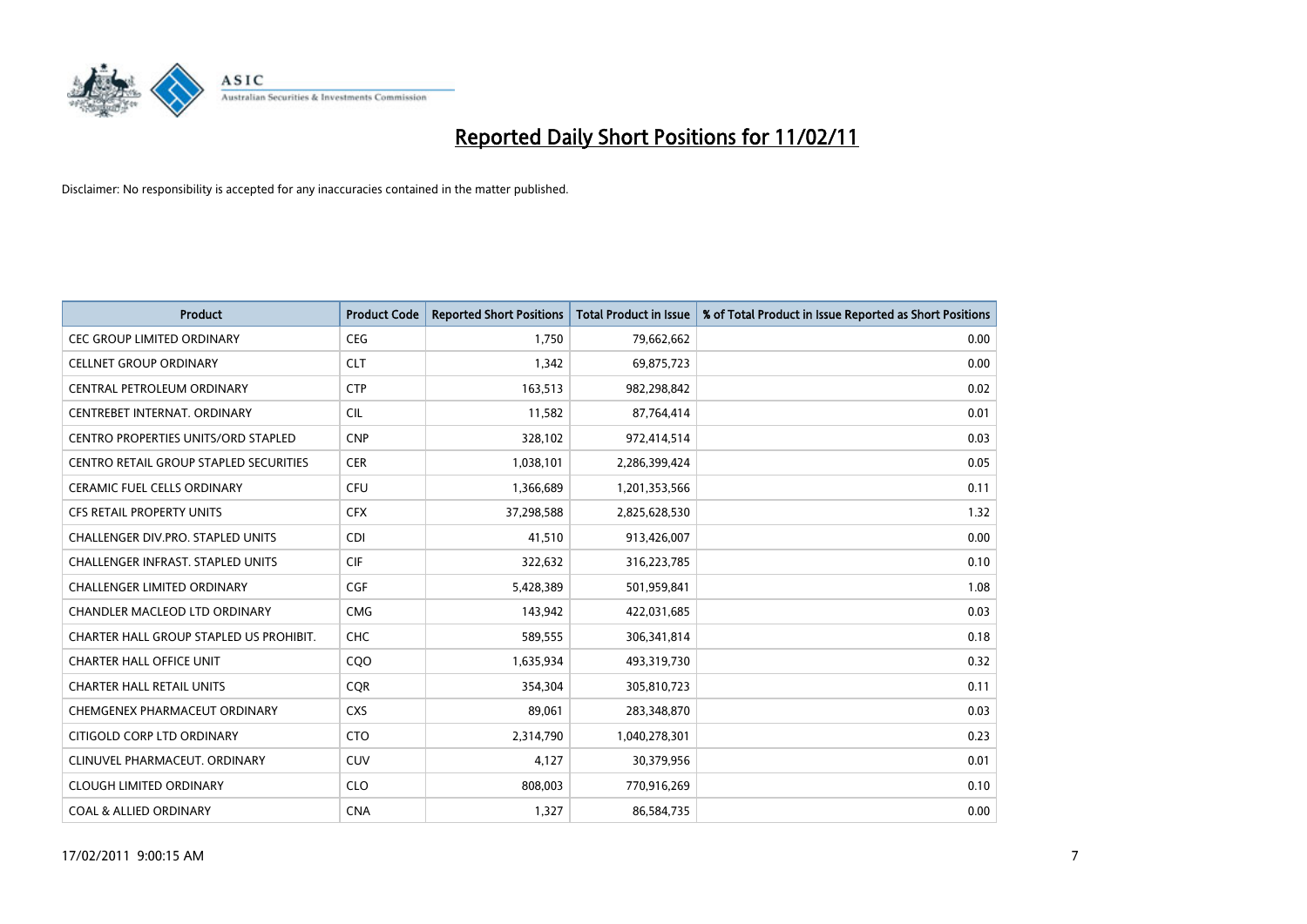

| <b>Product</b>                       | <b>Product Code</b> | <b>Reported Short Positions</b> | <b>Total Product in Issue</b> | % of Total Product in Issue Reported as Short Positions |
|--------------------------------------|---------------------|---------------------------------|-------------------------------|---------------------------------------------------------|
| COAL OF AFRICA LTD ORDINARY          | <b>CZA</b>          | 1,529,197                       | 530,514,663                   | 0.28                                                    |
| COALSPUR MINES LTD ORDINARY          | <b>CPL</b>          | 1,419,607                       | 487,760,453                   | 0.29                                                    |
| COCA-COLA AMATIL ORDINARY            | <b>CCL</b>          | 4,842,359                       | 756,004,067                   | 0.63                                                    |
| COCHLEAR LIMITED ORDINARY            | <b>COH</b>          | 969,223                         | 56,669,257                    | 1.71                                                    |
| <b>COCKATOO COAL ORDINARY</b>        | COK                 | 1,954,884                       | 1,016,096,908                 | 0.19                                                    |
| <b>COFFEY INTERNATIONAL ORDINARY</b> | <b>COF</b>          | 154,852                         | 132,577,523                   | 0.12                                                    |
| COMMONWEALTH BANK, ORDINARY          | <b>CBA</b>          | 12,797,507                      | 1,548,907,074                 | 0.79                                                    |
| COMMONWEALTH PROP ORDINARY UNITS     | <b>CPA</b>          | 19,539,675                      | 2,449,599,711                 | 0.79                                                    |
| <b>COMPASS RESOURCES ORDINARY</b>    | <b>CMR</b>          | 160,952                         | 147,402,920                   | 0.11                                                    |
| <b>COMPUTERSHARE LTD ORDINARY</b>    | <b>CPU</b>          | 2,211,467                       | 555,664,059                   | 0.39                                                    |
| <b>CONNECTEAST GROUP STAPLED</b>     | <b>CEU</b>          | 47,157,449                      | 3,940,145,951                 | 1.20                                                    |
| CONSOLIDATED MEDIA, ORDINARY         | <b>CMI</b>          | 729,329                         | 561,834,996                   | 0.12                                                    |
| CONTANGO MICROCAP ORDINARY           | <b>CTN</b>          | 7,500                           | 145,708,783                   | 0.01                                                    |
| CONTINENTAL COAL LTD ORDINARY        | <b>CCC</b>          | 1,481,119                       | 1,980,616,757                 | 0.07                                                    |
| <b>COOPER ENERGY LTD ORDINARY</b>    | <b>COE</b>          | 1,410,750                       | 292,576,001                   | 0.48                                                    |
| <b>COPPER STRIKE LTD ORDINARY</b>    | <b>CSE</b>          | 714                             | 129,455,571                   | 0.00                                                    |
| <b>CORDLIFE LIMITED ORDINARY</b>     | CBB                 |                                 | 145,360,920                   | 0.00                                                    |
| COUNT FINANCIAL ORDINARY             | COU                 | 691,875                         | 262,212,976                   | 0.27                                                    |
| <b>CRANE GROUP LIMITED ORDINARY</b>  | <b>CRG</b>          | 1,568,646                       | 79,110,667                    | 1.97                                                    |
| <b>CRESCENT GOLD ORDINARY</b>        | <b>CRE</b>          | 299,112                         | 1,063,487,177                 | 0.03                                                    |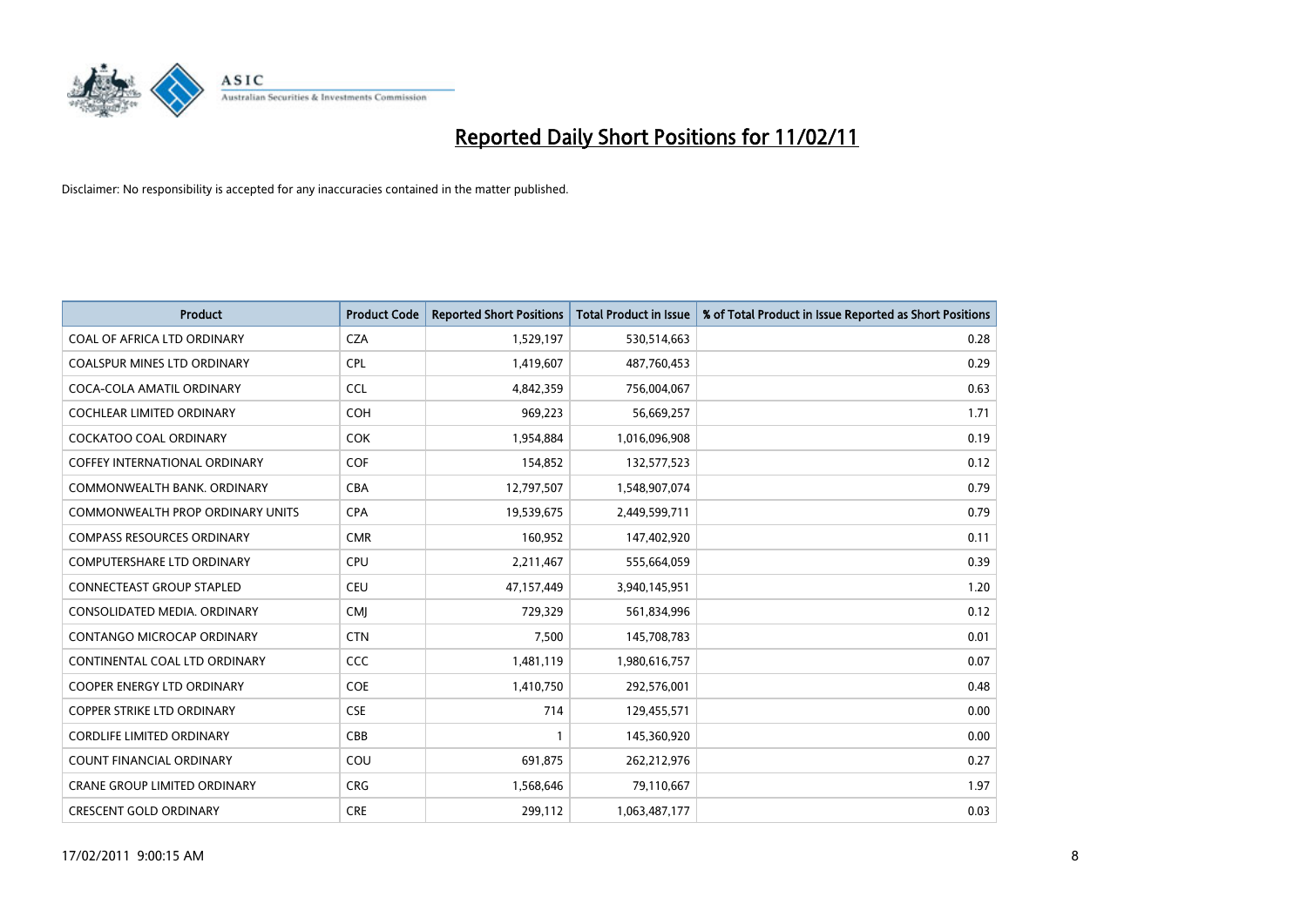

| <b>Product</b>                          | <b>Product Code</b> | <b>Reported Short Positions</b> | <b>Total Product in Issue</b> | % of Total Product in Issue Reported as Short Positions |
|-----------------------------------------|---------------------|---------------------------------|-------------------------------|---------------------------------------------------------|
| <b>CROMWELL PROP STAPLED SECURITIES</b> | <b>CMW</b>          | 80,651                          | 910,985,951                   | 0.01                                                    |
| <b>CROWN LIMITED ORDINARY</b>           | <b>CWN</b>          | 2,979,568                       | 754,131,800                   | 0.38                                                    |
| <b>CSG LIMITED ORDINARY</b>             | CSV                 | 699,543                         | 244,933,695                   | 0.28                                                    |
| <b>CSL LIMITED ORDINARY</b>             | <b>CSL</b>          | 9,372,830                       | 544,690,565                   | 1.70                                                    |
| <b>CSR LIMITED ORDINARY</b>             | <b>CSR</b>          | 6,926,218                       | 1,517,909,514                 | 0.46                                                    |
| <b>CUDECO LIMITED ORDINARY</b>          | CDU                 | 789,430                         | 145,512,643                   | 0.54                                                    |
| <b>CUSTOMERS LIMITED ORDINARY</b>       | <b>CUS</b>          | 121,173                         | 134,869,357                   | 0.08                                                    |
| DART ENERGY LTD ORDINARY                | <b>DTE</b>          | 326,907                         | 548,938,184                   | 0.06                                                    |
| DAVID JONES LIMITED ORDINARY            | <b>DIS</b>          | 21,802,800                      | 514,034,694                   | 4.22                                                    |
| DECMIL GROUP LIMITED ORDINARY           | <b>DCG</b>          | 17,397                          | 124,204,568                   | 0.01                                                    |
| DEEP YELLOW LIMITED ORDINARY            | <b>DYL</b>          | 16,257                          | 1,127,084,458                 | 0.00                                                    |
| DEVINE LIMITED ORDINARY                 | <b>DVN</b>          | 1,000                           | 634,918,223                   | 0.00                                                    |
| DEXUS PROPERTY GROUP STAPLED UNITS      | <b>DXS</b>          | 13,324,663                      | 4,839,024,176                 | 0.27                                                    |
| DISCOVERY METALS LTD ORDINARY           | <b>DML</b>          | 249,083                         | 436,628,231                   | 0.06                                                    |
| DOMINION MINING ORDINARY                | <b>DOM</b>          | 37,400                          | 103,520,259                   | 0.03                                                    |
| DOMINO PIZZA ENTERPR ORDINARY           | <b>DMP</b>          | 3                               | 68,407,674                    | 0.00                                                    |
| DOWNER EDI LIMITED ORDINARY             | <b>DOW</b>          | 7,702,548                       | 343,178,483                   | 2.26                                                    |
| DUET GROUP STAPLED US PROHIBIT.         | <b>DUE</b>          | 1,579,172                       | 887,304,690                   | 0.18                                                    |
| DULUXGROUP LIMITED ORDINARY             | <b>DLX</b>          | 2,431,263                       | 367,456,259                   | 0.66                                                    |
| DYESOL LIMITED ORDINARY                 | <b>DYE</b>          | 25,279                          | 143,442,197                   | 0.02                                                    |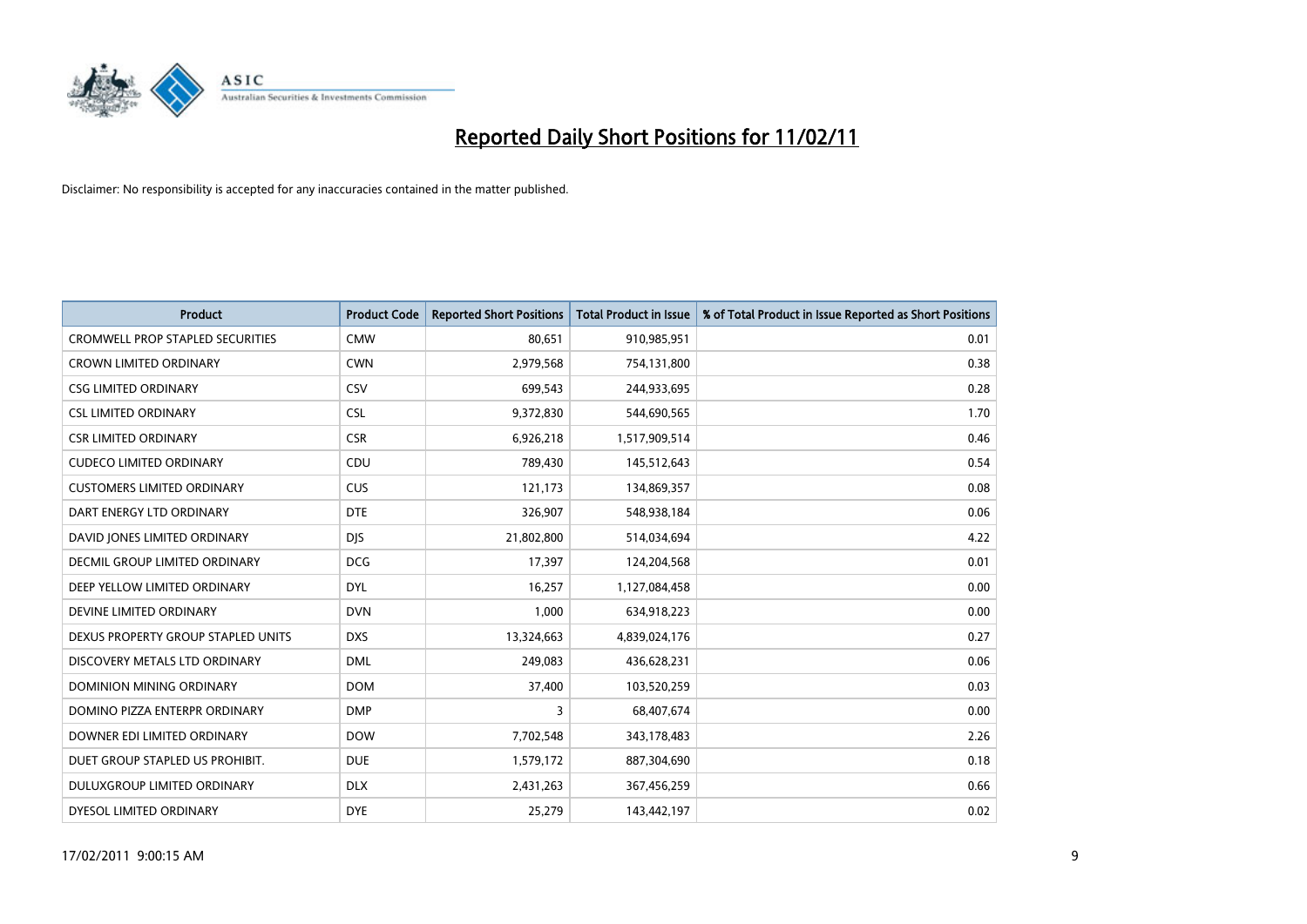

| <b>Product</b>                            | <b>Product Code</b> | <b>Reported Short Positions</b> | Total Product in Issue | % of Total Product in Issue Reported as Short Positions |
|-------------------------------------------|---------------------|---------------------------------|------------------------|---------------------------------------------------------|
| <b>EASTERN STAR GAS ORDINARY</b>          | <b>ESG</b>          | 5,209,218                       | 991,567,041            | 0.52                                                    |
| EDT RETAIL TRUST UNITS                    | <b>EDT</b>          | 99,457                          | 4,700,290,868          | 0.00                                                    |
| <b>ELDERS LIMITED HYBRIDS</b>             | <b>ELDPA</b>        | 74,103                          | 1,500,000              | 4.94                                                    |
| <b>ELDERS LIMITED ORDINARY</b>            | <b>ELD</b>          | 16,428,075                      | 448,598,480            | 3.64                                                    |
| ELDORADO GOLD CORP CDI 1:1                | EAU                 | 147,444                         | 19,905,333             | 0.74                                                    |
| ELEMENTOS LIMITED ORDINARY                | <b>ELT</b>          | 8                               | 56,885,454             | 0.00                                                    |
| ELIXIR PETROLEUM LTD ORDINARY             | <b>EXR</b>          | 324,400                         | 188,988,472            | 0.17                                                    |
| <b>EMECO HOLDINGS ORDINARY</b>            | <b>EHL</b>          | 454,782                         | 631,237,586            | 0.08                                                    |
| ENERGY RESOURCES ORDINARY 'A'             | <b>ERA</b>          | 2,006,927                       | 190,737,934            | 1.03                                                    |
| <b>ENERGY WORLD CORPOR, ORDINARY</b>      | <b>EWC</b>          | 16,869,416                      | 1,561,166,672          | 1.09                                                    |
| ENTEK ENERGY LTD ORDINARY                 | ETE                 | 489,903                         | 287,692,535            | 0.17                                                    |
| <b>ENTELLECT SOLUTIONS ORDINARY</b>       | <b>ESN</b>          | 464,050                         | 1,740,334,200          | 0.03                                                    |
| <b>ENVESTRA LIMITED ORDINARY</b>          | <b>ENV</b>          | 1,766,127                       | 1,430,398,609          | 0.12                                                    |
| EQUATORIAL RES LTD ORDINARY               | EQX                 | 19,542                          | 89,267,922             | 0.02                                                    |
| EQUINOX MINERALS LTD CHESS DEPOSITARY INT | EON                 | 2,377,060                       | 877,042,919            | 0.26                                                    |
| <b>EVEREST FINANCIAL ORDINARY</b>         | EFG                 | 4,300                           | 251,442,316            | 0.00                                                    |
| EXCO RESOURCES LTD ORDINARY               | EXS                 | 29,315                          | 346,494,187            | 0.01                                                    |
| EXTRACT RESOURCES ORDINARY                | <b>EXT</b>          | 622,231                         | 243,552,298            | 0.25                                                    |
| FAIRFAX MEDIA LTD ORDINARY                | <b>FXI</b>          | 312,618,415                     | 2,351,955,725          | 13.29                                                   |
| FANTASTIC HOLDINGS ORDINARY               | <b>FAN</b>          | 8,500                           | 102,739,538            | 0.01                                                    |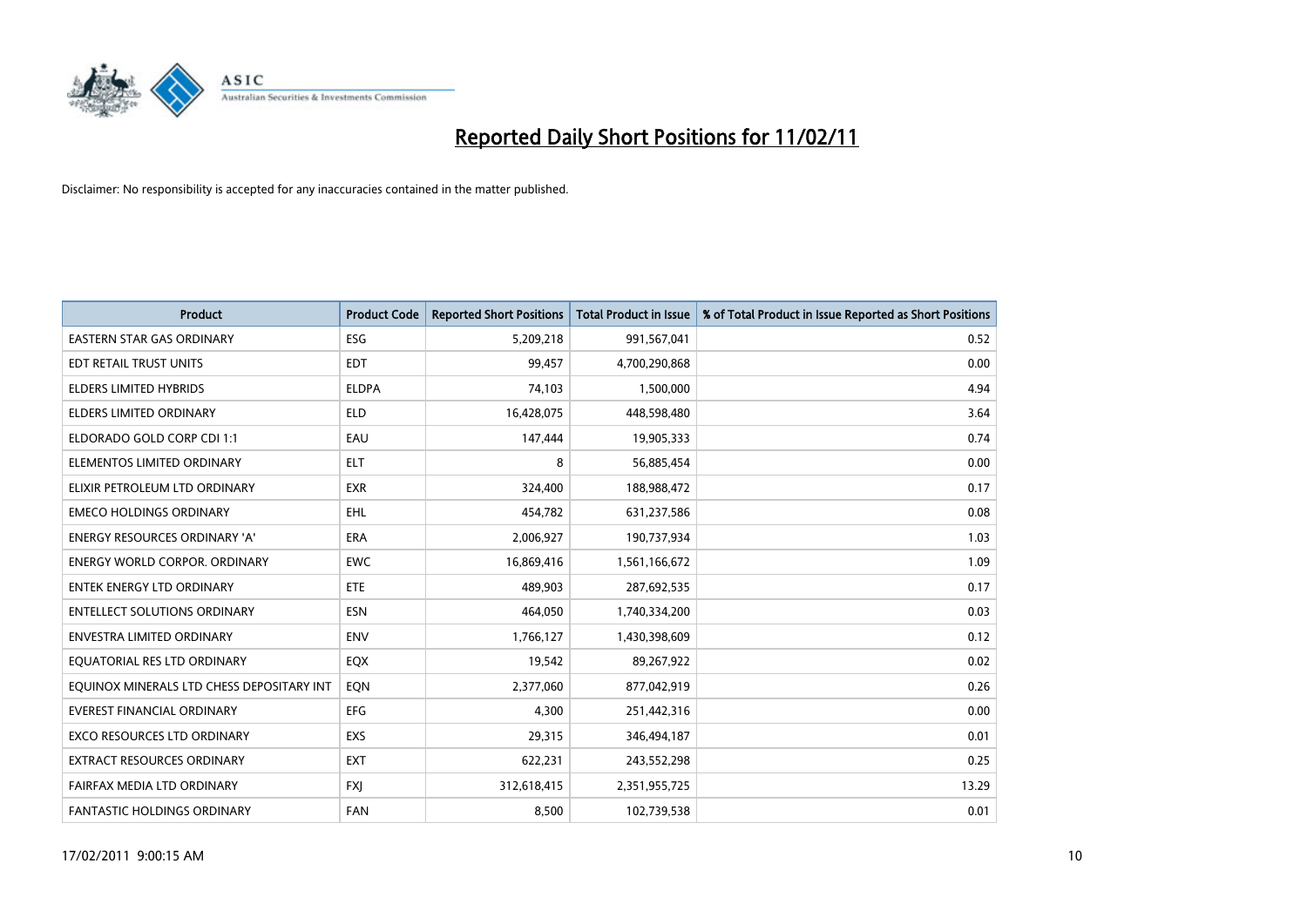

| <b>Product</b>                        | <b>Product Code</b> | <b>Reported Short Positions</b> | Total Product in Issue | % of Total Product in Issue Reported as Short Positions |
|---------------------------------------|---------------------|---------------------------------|------------------------|---------------------------------------------------------|
| <b>FAR LTD ORDINARY</b>               | <b>FAR</b>          | 664,906                         | 1,244,439,464          | 0.05                                                    |
| FERRAUS LIMITED ORDINARY              | <b>FRS</b>          | 534,015                         | 205,700,890            | 0.26                                                    |
| FISHER & PAYKEL APP. ORDINARY         | <b>FPA</b>          | 8,773,970                       | 724,235,162            | 1.21                                                    |
| FISHER & PAYKEL H. ORDINARY           | <b>FPH</b>          | 2,701,574                       | 520,409,135            | 0.52                                                    |
| FKP PROPERTY GROUP STAPLED SECURITIES | <b>FKP</b>          | 22,153,316                      | 1,174,033,185          | 1.89                                                    |
| FLEETWOOD CORP ORDINARY               | <b>FWD</b>          | 74,414                          | 57,281,484             | 0.12                                                    |
| FLETCHER BUILDING ORDINARY            | <b>FBU</b>          | 5,423,192                       | 611,250,393            | 0.88                                                    |
| FLEXIGROUP LIMITED ORDINARY           | <b>FXL</b>          | 105,438                         | 275,472,492            | 0.04                                                    |
| <b>FLIGHT CENTRE ORDINARY</b>         | <b>FLT</b>          | 2,768,265                       | 99,798,029             | 2.78                                                    |
| FLINDERS MINES LTD ORDINARY           | <b>FMS</b>          | 21,695,556                      | 1,820,384,571          | 1.18                                                    |
| FORGE GROUP LIMITED ORDINARY          | FGE                 | 57,372                          | 82,864,014             | 0.07                                                    |
| FORTE ENERGY NL ORDINARY              | <b>FTE</b>          | 2,958,986                       | 669,756,735            | 0.44                                                    |
| FORTESCUE METALS GRP ORDINARY         | <b>FMG</b>          | 12,014,193                      | 3,112,711,159          | 0.38                                                    |
| <b>FOSTER'S GROUP ORDINARY</b>        | FGL                 | 5,336,270                       | 1,935,386,127          | 0.26                                                    |
| FTD CORPORATION ORDINARY              | <b>FTD</b>          | 8,088                           | 33,474,593             | 0.02                                                    |
| <b>FUNTASTIC LIMITED ORDINARY</b>     | <b>FUN</b>          | 322,528                         | 340,997,682            | 0.09                                                    |
| <b>G.U.D. HOLDINGS ORDINARY</b>       | GUD                 | 487,782                         | 68,426,721             | 0.72                                                    |
| <b>G8 EDUCATION LIMITED ORDINARY</b>  | <b>GEM</b>          | 1,321,012                       | 162,304,537            | 0.82                                                    |
| <b>GALAXY RESOURCES ORDINARY</b>      | GXY                 | 699,434                         | 192,653,358            | 0.35                                                    |
| <b>GEODYNAMICS LIMITED ORDINARY</b>   | GDY                 | 586,679                         | 333,643,956            | 0.18                                                    |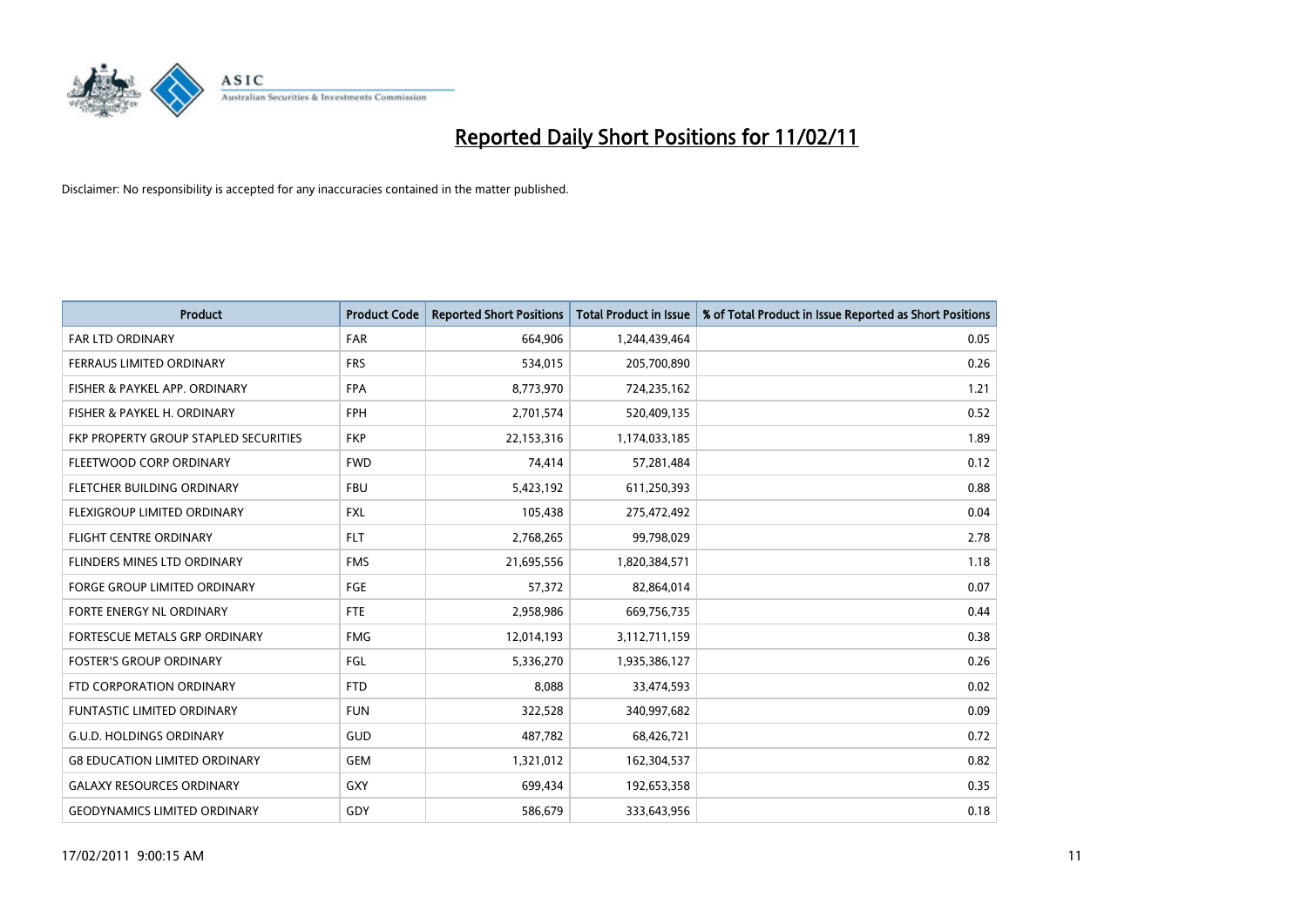

| <b>Product</b>                                   | <b>Product Code</b> | <b>Reported Short Positions</b> | <b>Total Product in Issue</b> | % of Total Product in Issue Reported as Short Positions |
|--------------------------------------------------|---------------------|---------------------------------|-------------------------------|---------------------------------------------------------|
| <b>GINDALBIE METALS LTD ORDINARY</b>             | <b>GBG</b>          | 10,743,796                      | 935,215,590                   | 1.16                                                    |
| <b>GIRALIA RESOURCES NL ORDINARY</b>             | GIR                 | 84,479                          | 183,085,170                   | 0.04                                                    |
| <b>GLOBAL MINING ORDINARY</b>                    | <b>GMI</b>          | 8,951                           | 191,820,968                   | 0.00                                                    |
| <b>GLOUCESTER COAL ORDINARY</b>                  | GCL                 | 261,661                         | 140,447,062                   | 0.19                                                    |
| <b>GME RESOURCES LTD ORDINARY</b>                | <b>GME</b>          | 800                             | 302,352,750                   | 0.00                                                    |
| <b>GOLDEN WEST RESOURCE ORDINARY</b>             | <b>GWR</b>          | 1,617                           | 189,606,127                   | 0.00                                                    |
| <b>GOODMAN FIELDER, ORDINARY</b>                 | <b>GFF</b>          | 23,532,906                      | 1,380,386,438                 | 1.72                                                    |
| <b>GOODMAN GROUP STAPLED US PROHIBIT.</b>        | <b>GMG</b>          | 7,390,697                       | 6,893,222,796                 | 0.10                                                    |
| <b>GPT GROUP STAPLED SEC.</b>                    | <b>GPT</b>          | 8,714,689                       | 1,855,529,431                 | 0.49                                                    |
| <b>GRAINCORP LIMITED A CLASS ORDINARY</b>        | <b>GNC</b>          | 748,776                         | 198,318,900                   | 0.38                                                    |
| <b>GRANGE RESOURCES. ORDINARY</b>                | <b>GRR</b>          | 1,350,890                       | 1,152,077,403                 | 0.12                                                    |
| <b>GREENCAP LIMITED ORDINARY</b>                 | GCG                 |                                 | 262,515,385                   | 0.00                                                    |
| <b>GREENLAND MIN EN LTD ORDINARY</b>             | GGG                 | 802,131                         | 310,212,808                   | 0.26                                                    |
| <b>GRYPHON MINERALS LTD ORDINARY</b>             | GRY                 | 297,677                         | 292,822,058                   | 0.11                                                    |
| <b>GUINNESS PEAT GROUP. CHESS DEPOSITARY INT</b> | GPG                 | 55                              | 292,813,582                   | 0.00                                                    |
| <b>GUNNS LIMITED ORDINARY</b>                    | <b>GNS</b>          | 26,723,846                      | 848,401,559                   | 3.13                                                    |
| <b>GWA GROUP LTD ORDINARY</b>                    | <b>GWA</b>          | 5,737,676                       | 301,102,514                   | 1.91                                                    |
| <b>HARVEY NORMAN ORDINARY</b>                    | <b>HVN</b>          | 39,039,590                      | 1,062,316,784                 | 3.65                                                    |
| HASTIE GROUP LIMITED ORDINARY                    | <b>HST</b>          | 2,421,872                       | 239,781,419                   | 1.01                                                    |
| HASTINGS DIVERSIFIED STAPLED SECURITY            | <b>HDF</b>          | 414,149                         | 520,447,040                   | 0.07                                                    |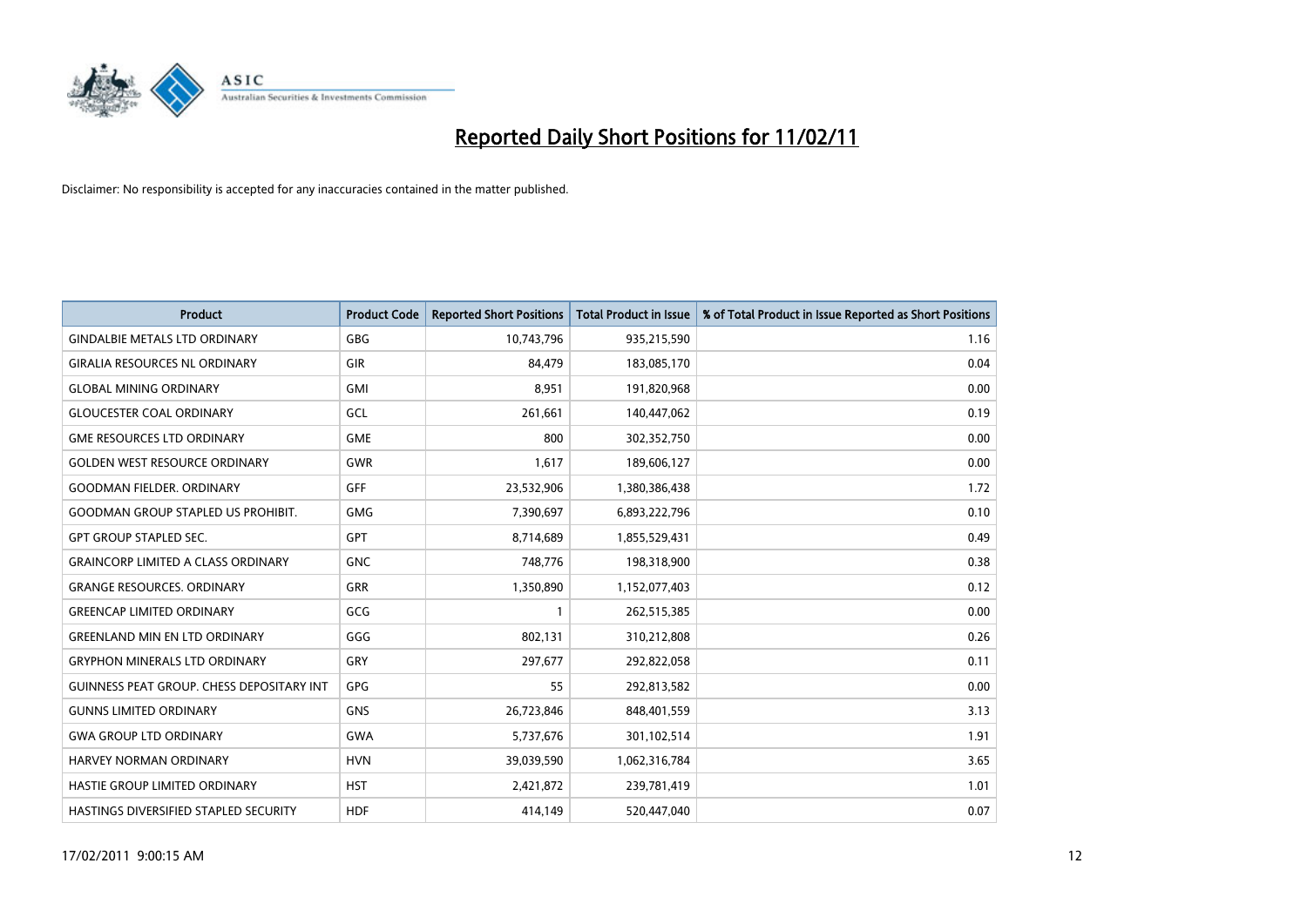

| Product                              | <b>Product Code</b> | <b>Reported Short Positions</b> | Total Product in Issue | % of Total Product in Issue Reported as Short Positions |
|--------------------------------------|---------------------|---------------------------------|------------------------|---------------------------------------------------------|
| <b>HEARTWARE INT INC CDI 35:1</b>    | <b>HIN</b>          | 272,008                         | 66,059,280             | 0.41                                                    |
| <b>HENDERSON GROUP CDI 1:1</b>       | <b>HGG</b>          | 5,945,144                       | 554,072,125            | 1.08                                                    |
| HFA HOLDINGS LIMITED ORDINARY        | <b>HFA</b>          | 1,983,427                       | 469,330,170            | 0.42                                                    |
| HIGHLANDS PACIFIC ORDINARY           | <b>HIG</b>          | 2,382,804                       | 686,082,148            | 0.35                                                    |
| HILLCREST LITIGAT, ORDINARY          | <b>HLS</b>          | 1,600,000                       | 76,488,557             | 2.09                                                    |
| HILLGROVE RES LTD ORDINARY           | <b>HGO</b>          | 345,868                         | 793,698,575            | 0.04                                                    |
| HILLS HOLDINGS LTD ORDINARY          | <b>HIL</b>          | 1,933,567                       | 248,676,841            | 0.77                                                    |
| HORIZON OIL LIMITED ORDINARY         | <b>HZN</b>          | 2,709,277                       | 1,130,311,515          | 0.24                                                    |
| HUNNU COAL LIMITED ORDINARY          | <b>HUN</b>          | 1,071,553                       | 182,565,002            | 0.59                                                    |
| <b>ICON ENERGY LIMITED ORDINARY</b>  | <b>ICN</b>          | 303,636                         | 469,301,394            | 0.06                                                    |
| <b>IINET LIMITED ORDINARY</b>        | <b>IIN</b>          | 1,044,817                       | 152,160,119            | 0.68                                                    |
| ILUKA RESOURCES ORDINARY             | ILU                 | 3,712,772                       | 418,700,517            | 0.90                                                    |
| IMF (AUSTRALIA) LTD ORDINARY         | <b>IMF</b>          | 380,584                         | 122,496,819            | 0.32                                                    |
| <b>IMX RESOURCES LTD ORDINARY</b>    | <b>IXR</b>          | 20,000                          | 262,612,803            | 0.01                                                    |
| <b>INCITEC PIVOT ORDINARY</b>        | IPL                 | 6,641,029                       | 1,628,730,107          | 0.42                                                    |
| <b>INDAGO RESOURCES LTD ORDINARY</b> | <b>IDG</b>          | 8,179                           | 7,398,655              | 0.11                                                    |
| <b>INDEPENDENCE GROUP ORDINARY</b>   | <b>IGO</b>          | 1,076,401                       | 138,777,305            | 0.80                                                    |
| INDOPHIL RESOURCES ORDINARY          | <b>IRN</b>          | 358,835                         | 471,445,763            | 0.07                                                    |
| <b>INDUSTREA LIMITED ORDINARY</b>    | IDL                 | 1,104,212                       | 363,878,295            | 0.30                                                    |
| INFIGEN ENERGY STAPLED SECURITIES    | <b>IFN</b>          | 6,969,127                       | 761,222,569            | 0.91                                                    |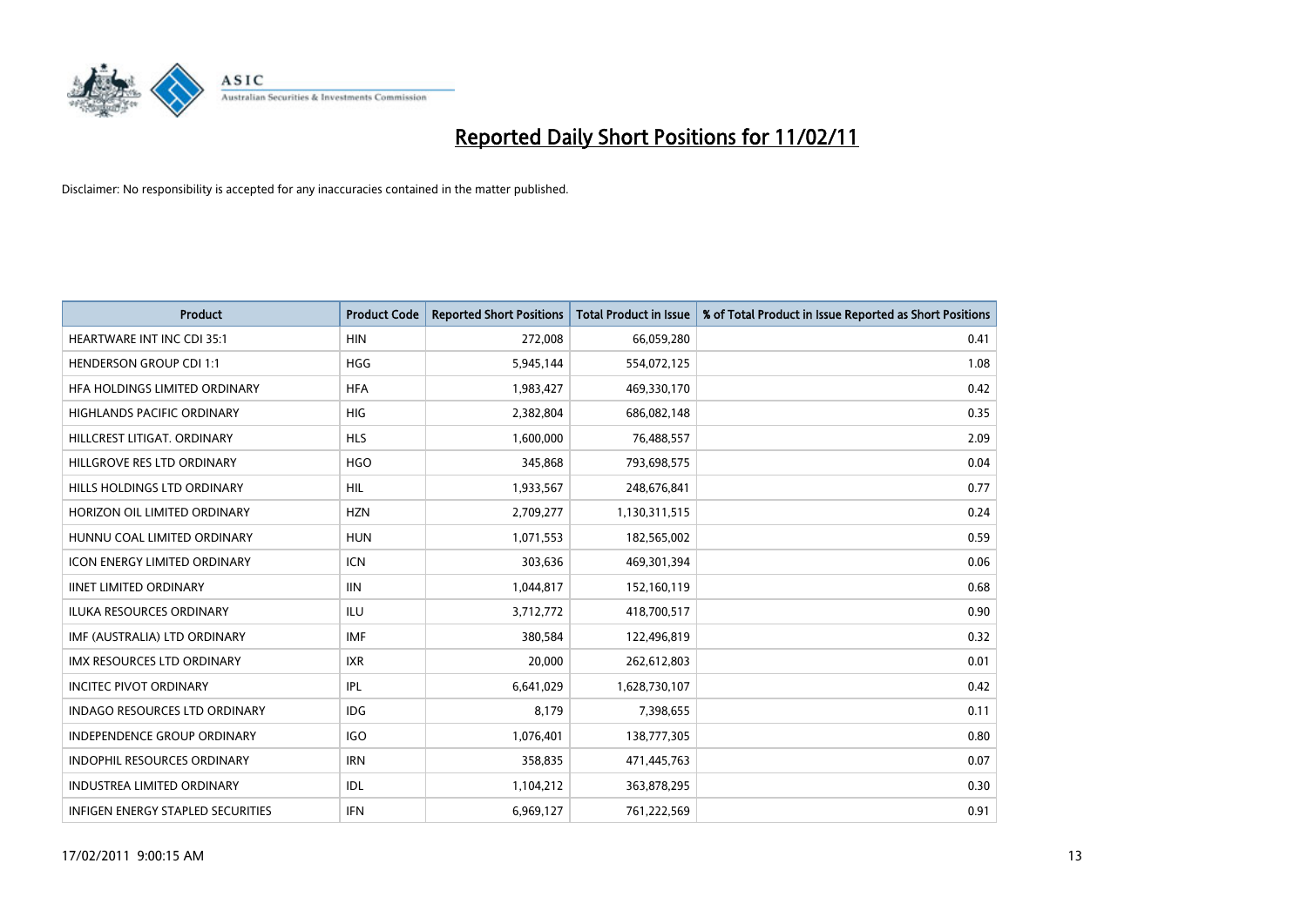

| <b>Product</b>                            | <b>Product Code</b> | <b>Reported Short Positions</b> | Total Product in Issue | % of Total Product in Issue Reported as Short Positions |
|-------------------------------------------|---------------------|---------------------------------|------------------------|---------------------------------------------------------|
| ING INDUSTRIAL FUND UNITS                 | <b>IIF</b>          | 1,243,129                       | 2,592,249,647          | 0.05                                                    |
| ING OFFICE FUND STAPLED SECURITIES        | <b>IOF</b>          | 15,419,996                      | 2,729,071,212          | 0.56                                                    |
| ING RE COM GROUP STAPLED SECURITIES       | ILF                 | 9,075                           | 441,029,194            | 0.00                                                    |
| INSURANCE AUSTRALIA ORDINARY              | IAG                 | 5,875,300                       | 2,079,034,021          | 0.27                                                    |
| <b>INTEGRA MINING LTD, ORDINARY</b>       | <b>IGR</b>          | 5,158,687                       | 757,942,394            | 0.67                                                    |
| <b>INTREPID MINES ORDINARY</b>            | <b>IAU</b>          | 2,285,080                       | 517,525,349            | 0.44                                                    |
| <b>INVOCARE LIMITED ORDINARY</b>          | <b>IVC</b>          | 1,124,208                       | 102,421,288            | 1.10                                                    |
| ION LIMITED ORDINARY                      | <b>ION</b>          | 164,453                         | 256,365,105            | 0.06                                                    |
| <b>IOOF HOLDINGS LTD ORDINARY</b>         | <b>IFL</b>          | 1,763,195                       | 229,794,395            | 0.76                                                    |
| <b>IRESS MARKET TECH. ORDINARY</b>        | <b>IRE</b>          | 2,144,931                       | 126,018,142            | 1.70                                                    |
| <b>IRON ORE HOLDINGS ORDINARY</b>         | <b>IOH</b>          | 190,392                         | 137,591,624            | 0.13                                                    |
| ISHARES MSCI JAPAN CDI 1:1                | <b>IIP</b>          | 1,107                           | 822,000,000            | 0.00                                                    |
| ISHARES S&P 500 CDI 1:1                   | <b>IVV</b>          | 46,387                          | 116,350,000            | 0.04                                                    |
| ISHARES S&P HIGH DIV ISHARES S&P HIGH DIV | <b>IHD</b>          | 9,940                           | 1,700,000              | 0.58                                                    |
| <b>ISOFT GROUP LIMITED ORDINARY</b>       | <b>ISF</b>          | 6,798,921                       | 1,070,595,874          | 0.63                                                    |
| <b>IVANHOE AUSTRALIA ORDINARY</b>         | <b>IVA</b>          | 219,588                         | 418,410,103            | 0.05                                                    |
| <b>JABIRU METALS LTD ORDINARY</b>         | <b>JML</b>          | 113,320                         | 553,304,180            | 0.02                                                    |
| JAMES HARDIE INDUST CHESS DEPOSITARY INT  | <b>IHX</b>          | 16,515,257                      | 436,128,074            | 3.77                                                    |
| <b>IAMESON RESOURCES ORDINARY</b>         | <b>JAL</b>          | 1,600,000                       | 95,828,865             | 1.67                                                    |
| <b>IB HI-FI LIMITED ORDINARY</b>          | <b>IBH</b>          | 10,056,296                      | 109,223,945            | 9.18                                                    |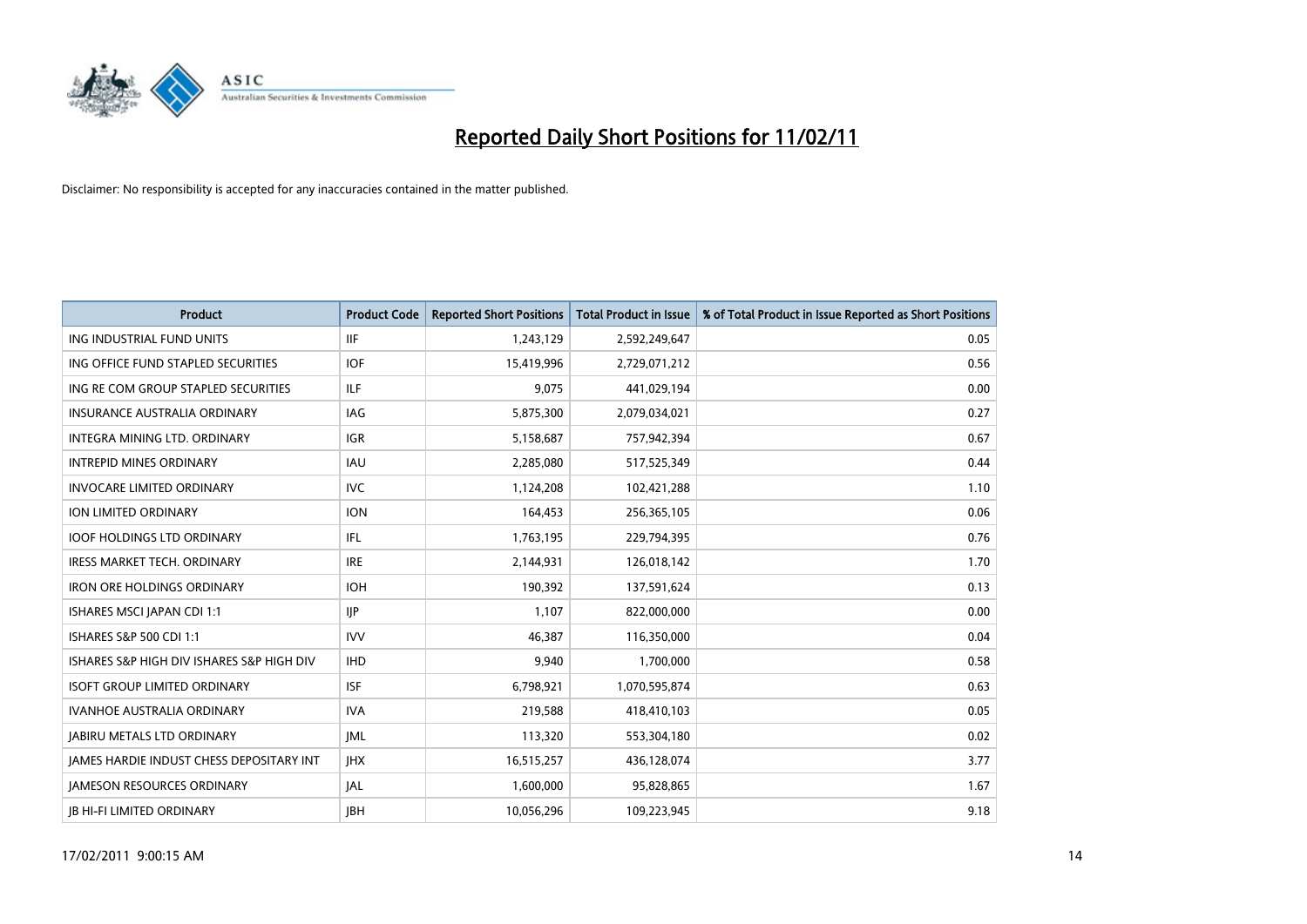

| Product                               | <b>Product Code</b> | <b>Reported Short Positions</b> | <b>Total Product in Issue</b> | % of Total Product in Issue Reported as Short Positions |
|---------------------------------------|---------------------|---------------------------------|-------------------------------|---------------------------------------------------------|
| <b>JUPITER MINES ORDINARY</b>         | <b>IMS</b>          | 497,000                         | 1,486,456,465                 | 0.03                                                    |
| KAGARA LTD ORDINARY                   | KZL                 | 4,256,476                       | 707,789,717                   | 0.59                                                    |
| KANGAROO RES LTD ORDINARY             | <b>KRL</b>          | 600,000                         | 1,119,430,012                 | 0.05                                                    |
| KAROON GAS AUSTRALIA ORDINARY         | <b>KAR</b>          | 1,058,073                       | 217,295,769                   | 0.48                                                    |
| KATHMANDU HOLD LTD ORDINARY           | <b>KMD</b>          | 661,726                         | 200,000,000                   | 0.33                                                    |
| <b>KEYBRIDGE CAPITAL ORDINARY</b>     | <b>KBC</b>          | 5,999                           | 172,070,564                   | 0.00                                                    |
| KIMBERLEY METALS LTD ORDINARY         | KBL                 | 1,821                           | 161,976,319                   | 0.00                                                    |
| KINGSGATE CONSOLID. DEF EX DOMINION   | <b>KCNN</b>         | 3,019                           | 32,416,416                    | 0.01                                                    |
| KINGSGATE CONSOLID. ORDINARY          | <b>KCN</b>          | 1,641,292                       | 102,455,765                   | 1.63                                                    |
| KINGSROSE MINING LTD ORDINARY         | <b>KRM</b>          | 182,900                         | 254,197,488                   | 0.07                                                    |
| LEIGHTON HOLDINGS ORDINARY            | LEI                 | 6,816,649                       | 302,244,299                   | 2.25                                                    |
| LEND LEASE GROUP UNIT/ORD STAPLED     | LLC                 | 624,278                         | 565,558,754                   | 0.11                                                    |
| LINC ENERGY LTD ORDINARY              | <b>LNC</b>          | 5,851,352                       | 502,519,400                   | 1.17                                                    |
| LIQUEFIED NATURAL ORDINARY            | <b>LNG</b>          | 7,100                           | 213,339,015                   | 0.00                                                    |
| LYNAS CORPORATION ORDINARY            | <b>LYC</b>          | 65,342,192                      | 1,662,499,093                 | 3.91                                                    |
| MACARTHUR COAL ORDINARY               | <b>MCC</b>          | 1,580,987                       | 299,476,903                   | 0.52                                                    |
| <b>MACMAHON HOLDINGS ORDINARY</b>     | <b>MAH</b>          | 7,404,136                       | 733,711,705                   | 1.01                                                    |
| MACQ ATLAS ROADS GRP ORDINARY STAPLED | <b>MQA</b>          | 3,744,532                       | 452,345,907                   | 0.81                                                    |
| MACQUARIE GROUP LTD ORDINARY          | <b>MOG</b>          | 3,050,339                       | 346,801,688                   | 0.86                                                    |
| MAGMA METALS LTD. ORDINARY            | <b>MMW</b>          | 34,000                          | 195,605,923                   | 0.01                                                    |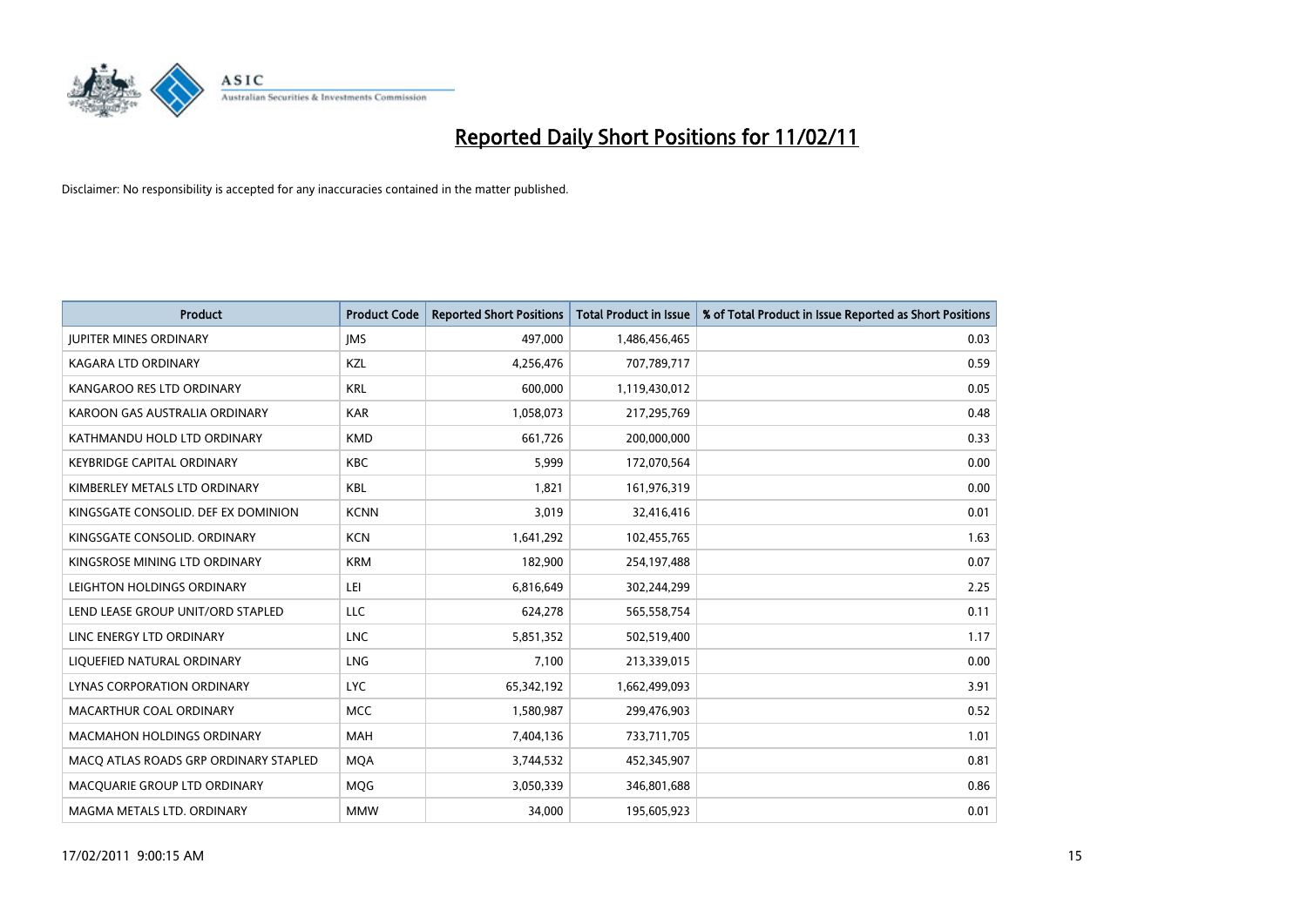

| Product                              | <b>Product Code</b> | <b>Reported Short Positions</b> | <b>Total Product in Issue</b> | % of Total Product in Issue Reported as Short Positions |
|--------------------------------------|---------------------|---------------------------------|-------------------------------|---------------------------------------------------------|
| <b>MANTRA RESOURCES ORDINARY</b>     | <b>MRU</b>          | 14,209                          | 134,465,075                   | 0.01                                                    |
| MAP GROUP STAPLED US PROHIBIT.       | <b>MAP</b>          | 2,185,641                       | 1,861,210,782                 | 0.12                                                    |
| <b>MATRIX C &amp; E LTD ORDINARY</b> | <b>MCE</b>          | 25,845                          | 72,964,098                    | 0.04                                                    |
| MCMILLAN SHAKESPEARE ORDINARY        | <b>MMS</b>          | 73,533                          | 67,968,560                    | 0.10                                                    |
| <b>MCPHERSON'S LTD ORDINARY</b>      | <b>MCP</b>          | 32,331                          | 71,651,758                    | 0.04                                                    |
| MEDUSA MINING LTD ORDINARY           | <b>MML</b>          | 1,740,900                       | 188,233,911                   | 0.92                                                    |
| MELBOURNE IT LIMITED ORDINARY        | <b>MLB</b>          | 136,142                         | 80,043,955                    | 0.17                                                    |
| MEO AUSTRALIA LTD ORDINARY           | <b>MEO</b>          | 4,005,115                       | 539,913,260                   | 0.73                                                    |
| MERMAID MARINE ORDINARY              | <b>MRM</b>          | 502,189                         | 213,669,828                   | 0.23                                                    |
| MESOBLAST LIMITED ORDINARY           | <b>MSB</b>          | 351,311                         | 252,645,506                   | 0.13                                                    |
| METALS X LIMITED ORDINARY            | <b>MLX</b>          | 798,391                         | 1,365,661,782                 | 0.06                                                    |
| METCASH LIMITED ORDINARY             | <b>MTS</b>          | 23,018,635                      | 768,804,339                   | 2.98                                                    |
| METGASCO LIMITED ORDINARY            | <b>MEL</b>          | 249,447                         | 252,460,972                   | 0.10                                                    |
| MICLYN EXP OFFSHR ORDINARY           | <b>MIO</b>          | 91,411                          | 271,700,000                   | 0.03                                                    |
| MINARA RESOURCES ORDINARY            | <b>MRE</b>          | 9,182,986                       | 1,167,783,517                 | 0.77                                                    |
| MINCOR RESOURCES NL ORDINARY         | <b>MCR</b>          | 928,861                         | 200,608,804                   | 0.46                                                    |
| MINEMAKERS LIMITED ORDINARY          | <b>MAK</b>          | 244,127                         | 227,003,950                   | 0.11                                                    |
| MINERAL DEPOSITS ORDINARY            | <b>MDL</b>          | 290,208                         | 60,768,582                    | 0.48                                                    |
| MINERAL RESOURCES, ORDINARY          | <b>MIN</b>          | 152,677                         | 168,812,735                   | 0.09                                                    |
| MIRABELA NICKEL LTD ORDINARY         | <b>MBN</b>          | 9,570,310                       | 491,561,237                   | 1.91                                                    |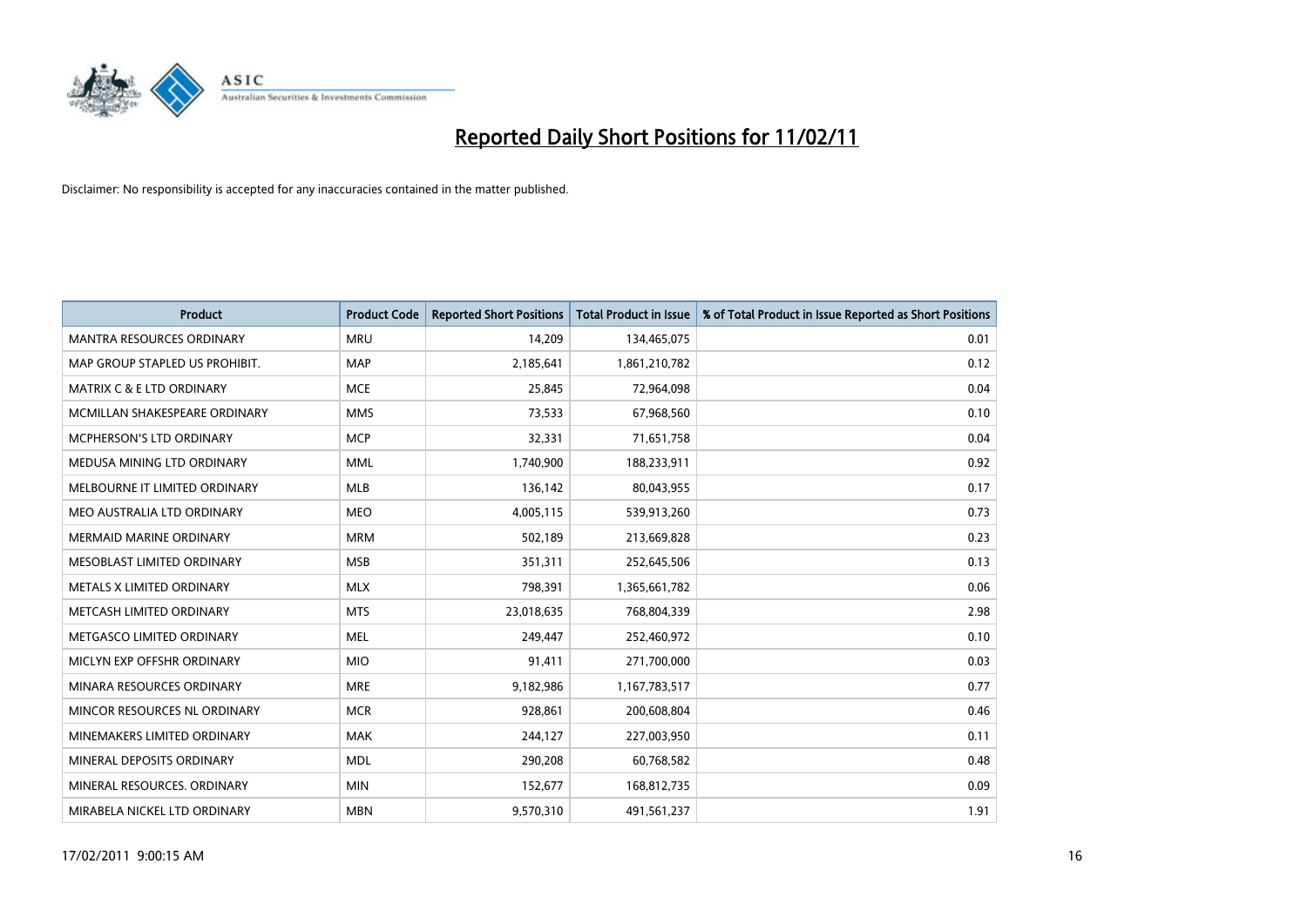

| Product                                 | <b>Product Code</b> | <b>Reported Short Positions</b> | <b>Total Product in Issue</b> | % of Total Product in Issue Reported as Short Positions |
|-----------------------------------------|---------------------|---------------------------------|-------------------------------|---------------------------------------------------------|
| MIRVAC GROUP STAPLED SECURITIES         | <b>MGR</b>          | 9,353,859                       | 3,415,819,357                 | 0.26                                                    |
| <b>MOLOPO ENERGY LTD ORDINARY</b>       | <b>MPO</b>          | 1,829,857                       | 250,972,584                   | 0.73                                                    |
| MOLY MINES LIMITED ORDINARY             | <b>MOL</b>          | 80,000                          | 365,893,989                   | 0.02                                                    |
| MONADELPHOUS GROUP ORDINARY             | <b>MND</b>          | 610,178                         | 87,576,827                    | 0.68                                                    |
| <b>MOUNT GIBSON IRON ORDINARY</b>       | <b>MGX</b>          | 5,093,707                       | 1,082,570,693                 | 0.47                                                    |
| MULTIPLEX SITES SITES                   | <b>MXUPA</b>        | 46                              | 4,500,000                     | 0.00                                                    |
| MURCHISON METALS LTD ORDINARY           | <b>MMX</b>          | 12,881,832                      | 435,884,268                   | 2.94                                                    |
| <b>MYER HOLDINGS LTD ORDINARY</b>       | <b>MYR</b>          | 13,265,156                      | 582,297,884                   | 2.27                                                    |
| <b>MYSTATE LIMITED ORDINARY</b>         | <b>MYS</b>          | 1,400                           | 67,439,158                    | 0.00                                                    |
| NAMOI COTTON CO-OP CO-OPERATIVE CAP.UNT | <b>NAM</b>          | 205,227                         | 96,978,836                    | 0.21                                                    |
| NATIONAL AUST, BANK ORDINARY            | <b>NAB</b>          | 9,120,745                       | 2,169,575,514                 | 0.40                                                    |
| NATURAL FUEL LIMITED ORDINARY           | <b>NFL</b>          |                                 | 721,912                       | 0.00                                                    |
| NAVITAS LIMITED ORDINARY                | <b>NVT</b>          | 1,276,251                       | 369,358,564                   | 0.32                                                    |
| NEPTUNE MARINE ORDINARY                 | <b>NMS</b>          | 1,937,149                       | 442,352,382                   | 0.43                                                    |
| NEW GUINEA ENERGY ORDINARY              | <b>NGE</b>          | 9,024                           | 846,541,193                   | 0.00                                                    |
| NEW HOPE CORPORATION ORDINARY           | <b>NHC</b>          | 718,204                         | 830,230,549                   | 0.08                                                    |
| NEWCREST MINING ORDINARY                | <b>NCM</b>          | 2,278,372                       | 765,173,287                   | 0.28                                                    |
| NEWS CORP A NON-VOTING CDI              | <b>NWSLV</b>        | 401,674                         | 1,828,219,749                 | 0.03                                                    |
| NEWS CORP B VOTING CDI                  | <b>NWS</b>          | 6,849,807                       | 798,520,953                   | 0.86                                                    |
| NEXBIS LIMITED ORDINARY                 | <b>NBS</b>          | 63,733                          | 798,356,704                   | 0.01                                                    |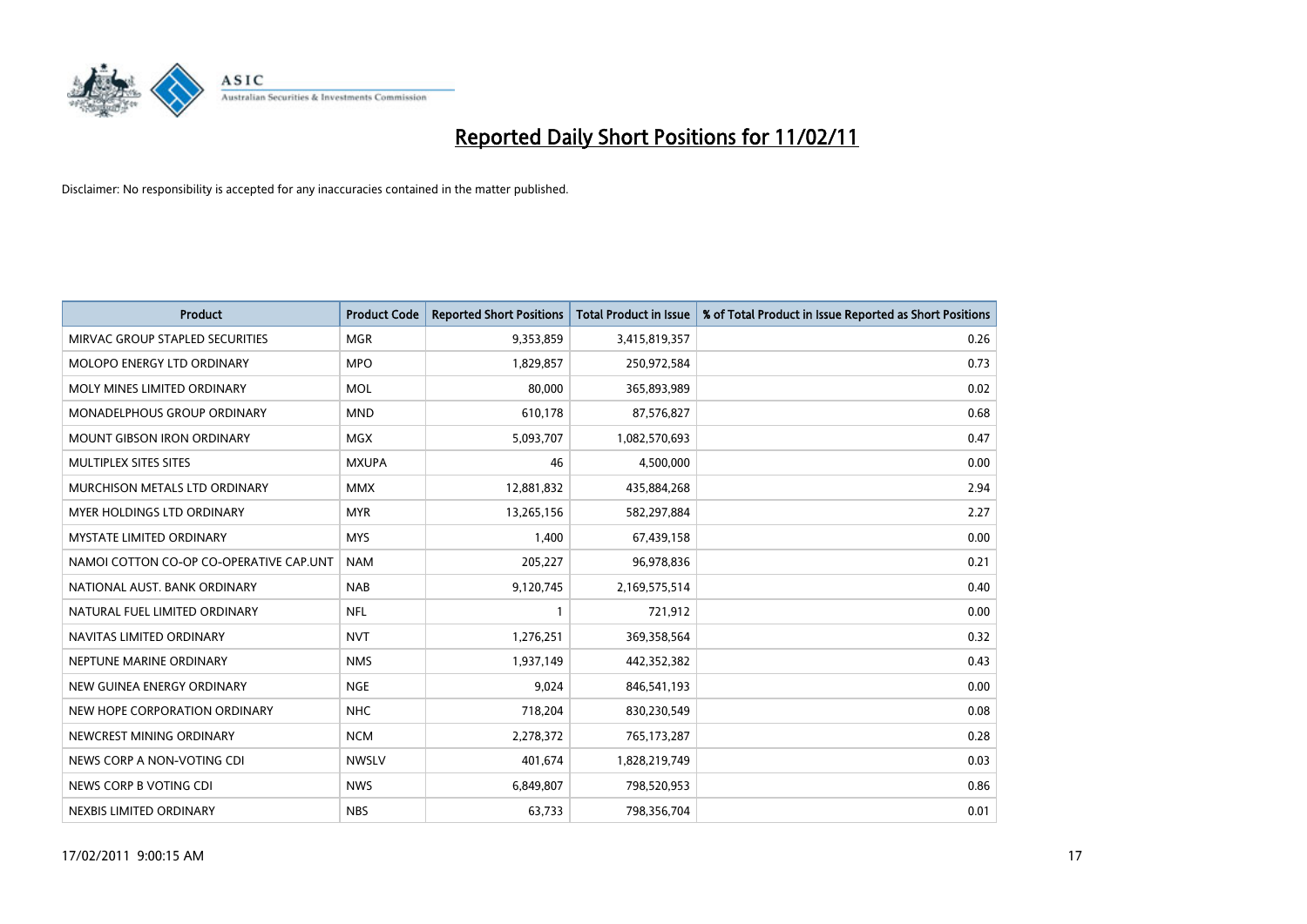

| <b>Product</b>                        | <b>Product Code</b> | <b>Reported Short Positions</b> | <b>Total Product in Issue</b> | % of Total Product in Issue Reported as Short Positions |
|---------------------------------------|---------------------|---------------------------------|-------------------------------|---------------------------------------------------------|
| NEXUS ENERGY LIMITED ORDINARY         | <b>NXS</b>          | 8,120,380                       | 1,020,257,304                 | 0.81                                                    |
| NIB HOLDINGS LIMITED ORDINARY         | <b>NHF</b>          | 4,911                           | 466,765,752                   | 0.00                                                    |
| NICK SCALI LIMITED ORDINARY           | <b>NCK</b>          | 35,846                          | 81,000,000                    | 0.04                                                    |
| NIDO PETROLEUM ORDINARY               | <b>NDO</b>          | 1,712,187                       | 1,353,627,921                 | 0.12                                                    |
| NKWE PLATINUM 10C US COMMON           | <b>NKP</b>          | 240,577                         | 559,651,184                   | 0.05                                                    |
| NOBLE MINERAL RES ORDINARY            | <b>NMG</b>          | 624,483                         | 380,608,741                   | 0.17                                                    |
| NORTHERN CREST ORDINARY               | <b>NOC</b>          | 24,345                          | 116,074,781                   | 0.02                                                    |
| NORTHERN ENERGY CORP ORDINARY         | <b>NEC</b>          | 23,950                          | 128,420,838                   | 0.02                                                    |
| NORTHERN IRON LTD ORDINARY            | <b>NFE</b>          | 1,257,930                       | 336,084,863                   | 0.37                                                    |
| NORTHERN MIN LTD ORDINARY             | <b>NTU</b>          | 241,755                         | 163,308,852                   | 0.15                                                    |
| NRW HOLDINGS LIMITED ORDINARY         | <b>NWH</b>          | 316,949                         | 251,223,000                   | 0.12                                                    |
| NUFARM LIMITED ORDINARY               | <b>NUF</b>          | 6,429,045                       | 261,833,005                   | 2.43                                                    |
| NUPLEX INDUSTRIES ORDINARY            | <b>NPX</b>          | 95,106                          | 195,060,783                   | 0.05                                                    |
| OAKTON LIMITED ORDINARY               | <b>OKN</b>          | 773,587                         | 93,674,235                    | 0.81                                                    |
| OCEANAGOLD CORP. CHESS DEPOSITARY INT | <b>OGC</b>          | 1,053,555                       | 262,062,610                   | 0.40                                                    |
| OCEANIA CAPITAL LTD ORDINARY          | <b>OCP</b>          | 2,500                           | 91,921,295                    | 0.00                                                    |
| OIL SEARCH LTD ORDINARY               | OSH                 | 8,958,024                       | 1,312,888,303                 | 0.67                                                    |
| OM HOLDINGS LIMITED ORDINARY          | <b>OMH</b>          | 4,440,206                       | 503,085,150                   | 0.88                                                    |
| <b>ONESTEEL LIMITED ORDINARY</b>      | OST                 | 13,688,356                      | 1,334,723,421                 | 1.02                                                    |
| ORICA LIMITED ORDINARY                | ORI                 | 1,495,407                       | 363,223,767                   | 0.39                                                    |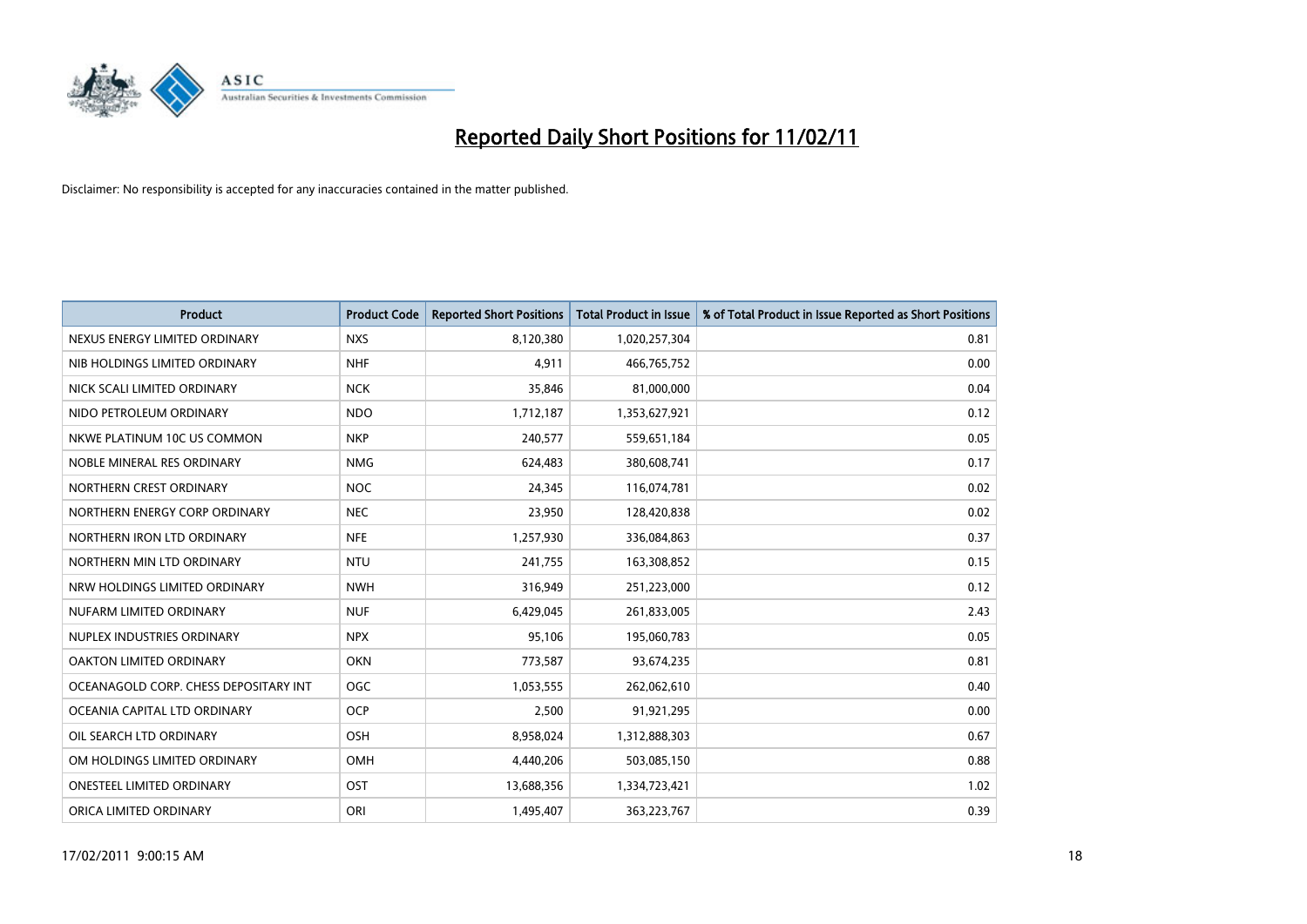

| Product                        | <b>Product Code</b> | <b>Reported Short Positions</b> | <b>Total Product in Issue</b> | % of Total Product in Issue Reported as Short Positions |
|--------------------------------|---------------------|---------------------------------|-------------------------------|---------------------------------------------------------|
| ORIGIN ENERGY ORDINARY         | ORG                 | 4,008,487                       | 884,872,512                   | 0.42                                                    |
| OROCOBRE LIMITED ORDINARY      | <b>ORE</b>          | 19,332                          | 91,181,996                    | 0.02                                                    |
| OROTONGROUP LIMITED ORDINARY   | <b>ORL</b>          | 6,376                           | 40,880,902                    | 0.02                                                    |
| OTTO ENERGY LIMITED ORDINARY   | OEL                 | 114,204                         | 1,134,540,071                 | 0.01                                                    |
| OZ MINERALS ORDINARY           | OZL                 | 27,891,656                      | 3,238,546,504                 | 0.83                                                    |
| <b>PACIFIC BRANDS ORDINARY</b> | <b>PBG</b>          | 8,128,364                       | 931,386,248                   | 0.86                                                    |
| PALADIN ENERGY LTD ORDINARY    | <b>PDN</b>          | 21,310,009                      | 725,358,046                   | 2.94                                                    |
| PAN PACIFIC PETROL. ORDINARY   | PPP                 | 242,029                         | 588,612,110                   | 0.04                                                    |
| PANAUST LIMITED ORDINARY       | <b>PNA</b>          | 11,006,726                      | 2,958,612,502                 | 0.36                                                    |
| PANORAMIC RESOURCES ORDINARY   | PAN                 | 1,294,898                       | 206,500,342                   | 0.61                                                    |
| PAPERLINX LIMITED ORDINARY     | <b>PPX</b>          | 23,527,421                      | 603,580,761                   | 3.89                                                    |
| PAPILLON RES LTD ORDINARY      | PIR                 | 440,307                         | 187,419,893                   | 0.24                                                    |
| PATTIES FOODS LTD ORDINARY     | PFL                 |                                 | 138,908,853                   | 0.00                                                    |
| PEET LIMITED ORDINARY          | <b>PPC</b>          | 106,073                         | 302,965,804                   | 0.04                                                    |
| PENINSULA ENERGY LTD ORDINARY  | <b>PEN</b>          | 1,768,529                       | 2,065,138,440                 | 0.09                                                    |
| PERILYA LIMITED ORDINARY       | PEM                 | 1,072,952                       | 526,075,563                   | 0.20                                                    |
| PERPETUAL LIMITED ORDINARY     | <b>PPT</b>          | 2,324,096                       | 44,140,166                    | 5.27                                                    |
| PERSEUS MINING LTD ORDINARY    | PRU                 | 2,418,484                       | 422,837,088                   | 0.57                                                    |
| PETSEC ENERGY ORDINARY         | <b>PSA</b>          | 223,332                         | 231,283,622                   | 0.10                                                    |
| PHARMAXIS LTD ORDINARY         | <b>PXS</b>          | 1,193,459                       | 228,127,809                   | 0.52                                                    |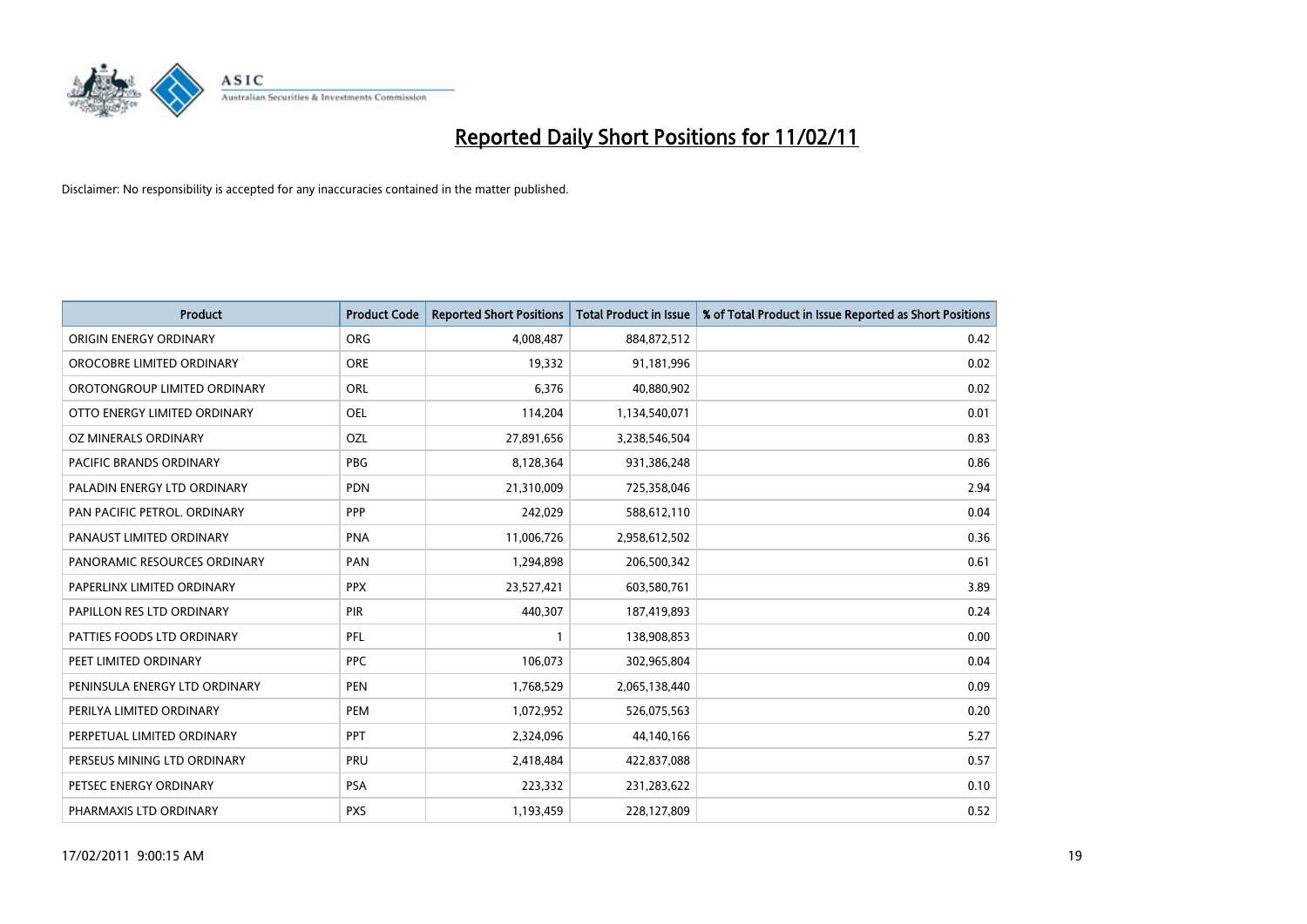

| Product                              | <b>Product Code</b> | <b>Reported Short Positions</b> | <b>Total Product in Issue</b> | % of Total Product in Issue Reported as Short Positions |
|--------------------------------------|---------------------|---------------------------------|-------------------------------|---------------------------------------------------------|
| PHOTON GROUP LTD ORDINARY            | PGA                 | 250,510                         | 1,540,543,357                 | 0.02                                                    |
| PIKE RIVER COAL ORDINARY             | <b>PRC</b>          | 257,595                         | 405,513,933                   | 0.06                                                    |
| PLATINUM ASSET ORDINARY              | <b>PTM</b>          | 5,924,911                       | 561,347,878                   | 1.04                                                    |
| PLATINUM AUSTRALIA ORDINARY          | <b>PLA</b>          | 5,765,826                       | 392,430,039                   | 1.49                                                    |
| PLATINUM CAPITAL LTD ORDINARY        | <b>PMC</b>          |                                 | 163,732,888                   | 0.00                                                    |
| PMP LIMITED ORDINARY                 | <b>PMP</b>          | 301,669                         | 335,338,483                   | 0.08                                                    |
| PORT BOUVARD LIMITED ORDINARY        | PBD                 | 6,754                           | 593,868,295                   | 0.00                                                    |
| PREMIER INVESTMENTS ORDINARY         | <b>PMV</b>          | 311,487                         | 155,030,045                   | 0.20                                                    |
| PRIMARY HEALTH CARE ORDINARY         | <b>PRY</b>          | 8,755,375                       | 496,073,188                   | 1.76                                                    |
| PRIME INFR GROUP. STAPLED SECURITIES | PIH                 | 308,735                         | 351,776,795                   | 0.09                                                    |
| PRIME MEDIA GRP LTD ORDINARY         | <b>PRT</b>          | 2                               | 366,330,303                   | 0.00                                                    |
| PRIMEAG AUSTRALIA ORDINARY           | PAG                 | 1,157                           | 150,569,976                   | 0.00                                                    |
| PROGEN PHARMACEUTIC ORDINARY         | PGL                 | 151,596                         | 24,709,097                    | 0.61                                                    |
| PROGRAMMED ORDINARY                  | <b>PRG</b>          | 484,454                         | 118,169,908                   | 0.42                                                    |
| PSIVIDA CORP CDI 1:1                 | <b>PVA</b>          | 6,878                           | 8,972,191                     | 0.08                                                    |
| <b>QANTAS AIRWAYS ORDINARY</b>       | <b>OAN</b>          | 23,461,778                      | 2,265,123,620                 | 1.03                                                    |
| OBE INSURANCE GROUP ORDINARY         | <b>OBE</b>          | 20,133,930                      | 1,051,731,456                 | 1.90                                                    |
| OR NATIONAL LIMITED ORDINARY         | <b>ORN</b>          | 16,610,068                      | 2,440,000,000                 | 0.66                                                    |
| RAMELIUS RESOURCES ORDINARY          | <b>RMS</b>          | 37,248                          | 291,208,795                   | 0.01                                                    |
| RAMSAY HEALTH CARE ORDINARY          | <b>RHC</b>          | 1,267,297                       | 202,081,252                   | 0.63                                                    |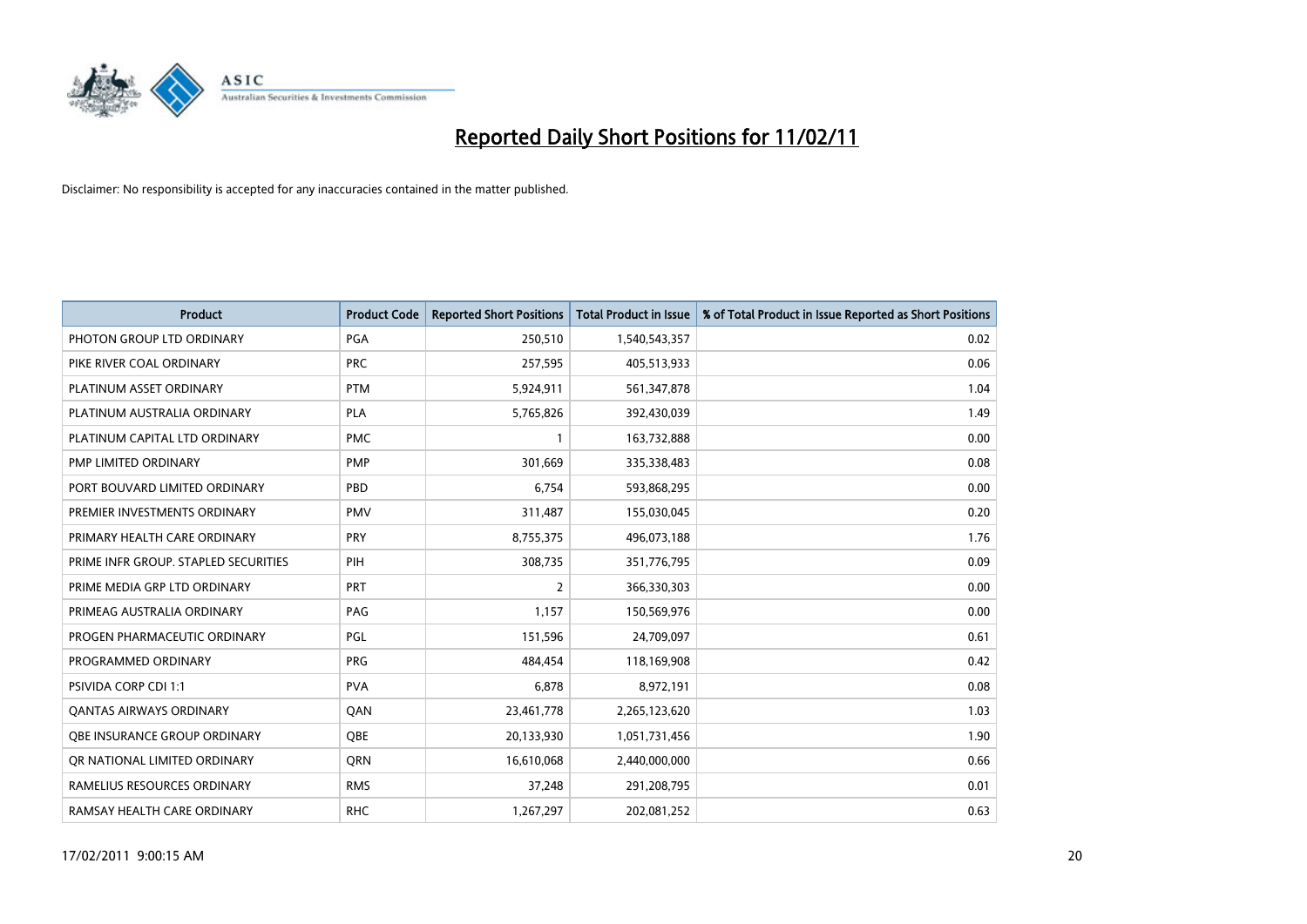

| <b>Product</b>                      | <b>Product Code</b> | <b>Reported Short Positions</b> | <b>Total Product in Issue</b> | % of Total Product in Issue Reported as Short Positions |
|-------------------------------------|---------------------|---------------------------------|-------------------------------|---------------------------------------------------------|
| <b>RCR TOMLINSON ORDINARY</b>       | <b>RCR</b>          | 68,067                          | 131,892,672                   | 0.05                                                    |
| <b>REA GROUP ORDINARY</b>           | <b>REA</b>          | 19,540                          | 129,691,280                   | 0.00                                                    |
| <b>RECKON LIMITED ORDINARY</b>      | <b>RKN</b>          | 1,876                           | 133,384,060                   | 0.00                                                    |
| RED FORK ENERGY ORDINARY            | <b>RFE</b>          | 7,813                           | 139,535,000                   | 0.01                                                    |
| REDFLEX HOLDINGS ORDINARY           | <b>RDF</b>          | 858                             | 110,345,599                   | 0.00                                                    |
| REED RESOURCES LTD ORDINARY         | <b>RDR</b>          | 270,185                         | 193,271,768                   | 0.14                                                    |
| REGIONAL EXPRESS ORDINARY           | <b>REX</b>          | 2,476                           | 121,254,902                   | 0.00                                                    |
| <b>REGIS RESOURCES ORDINARY</b>     | <b>RRL</b>          | 2,597,130                       | 430,750,415                   | 0.61                                                    |
| RESMED INC CDI 10:1                 | <b>RMD</b>          | 9,186,880                       | 1,534,676,730                 | 0.61                                                    |
| <b>RESOLUTE MINING ORDINARY</b>     | <b>RSG</b>          | 4,745,107                       | 466,525,930                   | 1.01                                                    |
| <b>RESOURCE GENERATION ORDINARY</b> | <b>RES</b>          | 226,811                         | 243,900,530                   | 0.09                                                    |
| RETAIL FOOD GROUP ORDINARY          | <b>RFG</b>          | 4,611                           | 107,301,926                   | 0.00                                                    |
| REVERSE CORP LIMITED ORDINARY       | <b>REF</b>          | 25,141                          | 92,382,175                    | 0.03                                                    |
| REX MINERALS LIMITED ORDINARY       | <b>RXM</b>          | 80,000                          | 150,317,460                   | 0.05                                                    |
| <b>RHG LIMITED ORDINARY</b>         | <b>RHG</b>          | 64,132                          | 318,745,978                   | 0.01                                                    |
| <b>RIDLEY CORPORATION ORDINARY</b>  | <b>RIC</b>          | 52,887                          | 307,817,071                   | 0.02                                                    |
| RIO TINTO LIMITED ORDINARY          | <b>RIO</b>          | 15,216,832                      | 435,758,720                   | 3.48                                                    |
| RIVERCITY MOTORWAY STAPLED          | <b>RCY</b>          | 132,000                         | 957,010,115                   | 0.01                                                    |
| RIVERSDALE MINING ORDINARY          | <b>RIV</b>          | 1,763,591                       | 236,696,188                   | 0.73                                                    |
| ROBUST RESOURCES ORDINARY           | <b>ROL</b>          | 10,591                          | 84,194,097                    | 0.01                                                    |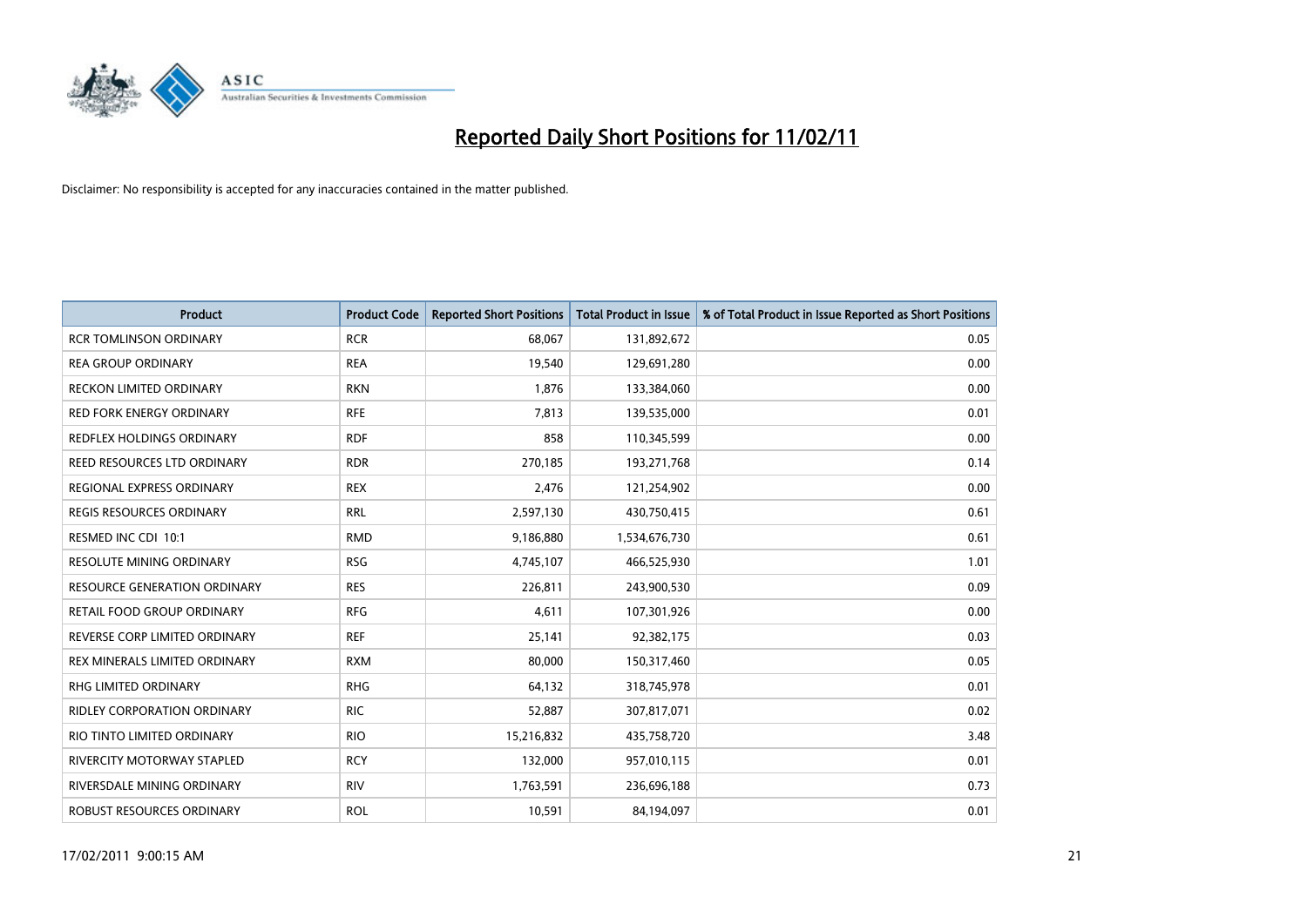

| Product                                  | <b>Product Code</b> | <b>Reported Short Positions</b> | <b>Total Product in Issue</b> | % of Total Product in Issue Reported as Short Positions |
|------------------------------------------|---------------------|---------------------------------|-------------------------------|---------------------------------------------------------|
| ROC OIL COMPANY ORDINARY                 | <b>ROC</b>          | 8,029,573                       | 713,154,560                   | 1.12                                                    |
| RURALCO HOLDINGS ORDINARY                | <b>RHL</b>          | 13,425                          | 55,019,284                    | 0.02                                                    |
| SAI GLOBAL LIMITED ORDINARY              | SAI                 | 157,305                         | 198,012,813                   | 0.06                                                    |
| SALMAT LIMITED ORDINARY                  | <b>SLM</b>          | 100,530                         | 159,749,049                   | 0.06                                                    |
| SAMSON OIL & GAS LTD ORDINARY            | <b>SSN</b>          | 736,621                         | 1,677,887,894                 | 0.04                                                    |
| SANDFIRE RESOURCES ORDINARY              | <b>SFR</b>          | 72,654                          | 148,309,969                   | 0.05                                                    |
| <b>SANTOS LTD ORDINARY</b>               | <b>STO</b>          | 3,285,382                       | 874,204,299                   | 0.36                                                    |
| SARACEN MINERAL ORDINARY                 | <b>SAR</b>          | 340,942                         | 492,151,415                   | 0.05                                                    |
| SEDGMAN LIMITED ORDINARY                 | <b>SDM</b>          | 322,962                         | 207,997,898                   | 0.15                                                    |
| SEEK LIMITED ORDINARY                    | <b>SEK</b>          | 3,564,319                       | 336,584,488                   | 1.06                                                    |
| SENETAS CORPORATION ORDINARY             | <b>SEN</b>          | 756,999                         | 463,105,195                   | 0.16                                                    |
| SERVCORP LIMITED ORDINARY                | SRV                 | 131,239                         | 98,440,807                    | 0.13                                                    |
| SERVICE STREAM ORDINARY                  | <b>SSM</b>          | 344,663                         | 283,418,867                   | 0.12                                                    |
| SEVEN GROUP HOLDINGS ORDINARY            | <b>SVW</b>          | 140,281                         | 305,410,281                   | 0.04                                                    |
| SIGMA PHARMACEUTICAL ORDINARY            | <b>SIP</b>          | 12,763,679                      | 1,178,626,572                 | 1.08                                                    |
| SILEX SYSTEMS ORDINARY                   | <b>SLX</b>          | 242,687                         | 170,123,997                   | 0.13                                                    |
| SILVER LAKE RESOURCE ORDINARY            | <b>SLR</b>          | 526,599                         | 178,882,838                   | 0.29                                                    |
| SIMS METAL MGMT LTD ORDINARY             | <b>SGM</b>          | 3,408,606                       | 204,921,757                   | 1.68                                                    |
| SINGAPORE TELECOMM. CHESS DEPOSITARY INT | SGT                 | 3,806,673                       | 318,538,714                   | 1.18                                                    |
| SKILLED GROUP LTD ORDINARY               | <b>SKE</b>          | 479,665                         | 190,738,408                   | 0.25                                                    |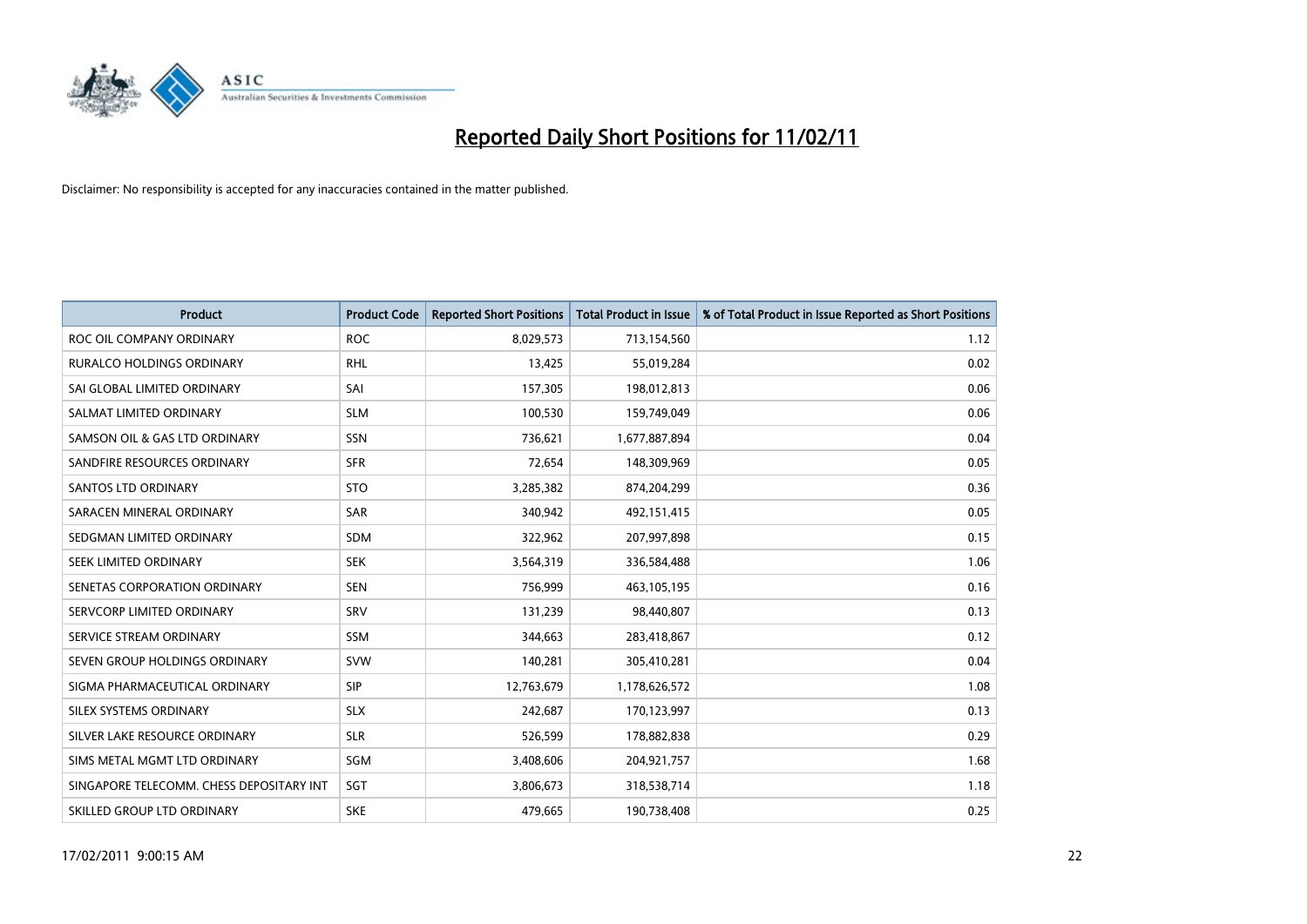

| Product                                  | <b>Product Code</b> | <b>Reported Short Positions</b> | <b>Total Product in Issue</b> | % of Total Product in Issue Reported as Short Positions |
|------------------------------------------|---------------------|---------------------------------|-------------------------------|---------------------------------------------------------|
| SKY CITY ENTERTAIN, ORDINARY             | <b>SKC</b>          | 1,707,270                       | 575,114,687                   | 0.30                                                    |
| SKY NETWORK ORDINARY                     | <b>SKT</b>          | 262,131                         | 389,139,785                   | 0.07                                                    |
| SMS MANAGEMENT, ORDINARY                 | <b>SMX</b>          | 180,923                         | 67,661,358                    | 0.27                                                    |
| SONIC HEALTHCARE ORDINARY                | <b>SHL</b>          | 3,763,184                       | 388,429,875                   | 0.97                                                    |
| SOUL PATTINSON (W.H) ORDINARY            | SOL                 | 28,945                          | 238,640,580                   | 0.01                                                    |
| SP AUSNET STAPLED SECURITIES             | <b>SPN</b>          | 7,770,569                       | 2,795,115,439                 | 0.27                                                    |
| SPARK INFRASTRUCTURE STAPLED NOTE & UNIT | SKI                 | 10,486,307                      | 1,326,734,264                 | 0.79                                                    |
| SPDR 200 FUND ETF UNITS                  | <b>STW</b>          | 8                               | 51,439,159                    | 0.00                                                    |
| SPECIALTY FASHION ORDINARY               | <b>SFH</b>          | 2,697,528                       | 191,411,121                   | 1.40                                                    |
| SPHERE MINERALS LTD ORDINARY             | <b>SPH</b>          | 6,949                           | 171,348,151                   | 0.00                                                    |
| SPOTLESS GROUP LTD ORDINARY              | <b>SPT</b>          | 2,701,544                       | 261,070,153                   | 1.03                                                    |
| ST BARBARA LIMITED ORDINARY              | <b>SBM</b>          | 3,224,523                       | 325,615,389                   | 0.99                                                    |
| STAGING CONNECTIONS ORDINARY             | <b>STG</b>          | 2,917,189                       | 78,317,726                    | 3.72                                                    |
| STANMORE COAL LTD ORDINARY               | <b>SMR</b>          | 17,231                          | 86,750,738                    | 0.02                                                    |
| STH AMERICAN COR LTD ORDINARY            | SAY                 | 9,200                           | 233,651,371                   | 0.00                                                    |
| STH CRS ELECT ENGNR ORDINARY             | <b>SXE</b>          | 14,781                          | 124,178,939                   | 0.01                                                    |
| STHN CROSS MEDIA ORDINARY                | SXL                 | 868,281                         | 378,827,750                   | 0.22                                                    |
| STOCKLAND UNITS/ORD STAPLED              | SGP                 | 10,831,920                      | 2,383,036,717                 | 0.42                                                    |
| STRAITS METALS LTD ORDINARY              | SRQ                 | 1,425,683                       | 316,342,835                   | 0.45                                                    |
| <b>STRAITS RESOURCES ORDINARY</b>        | SRL                 | 2,484,489                       | 316,342,835                   | 0.78                                                    |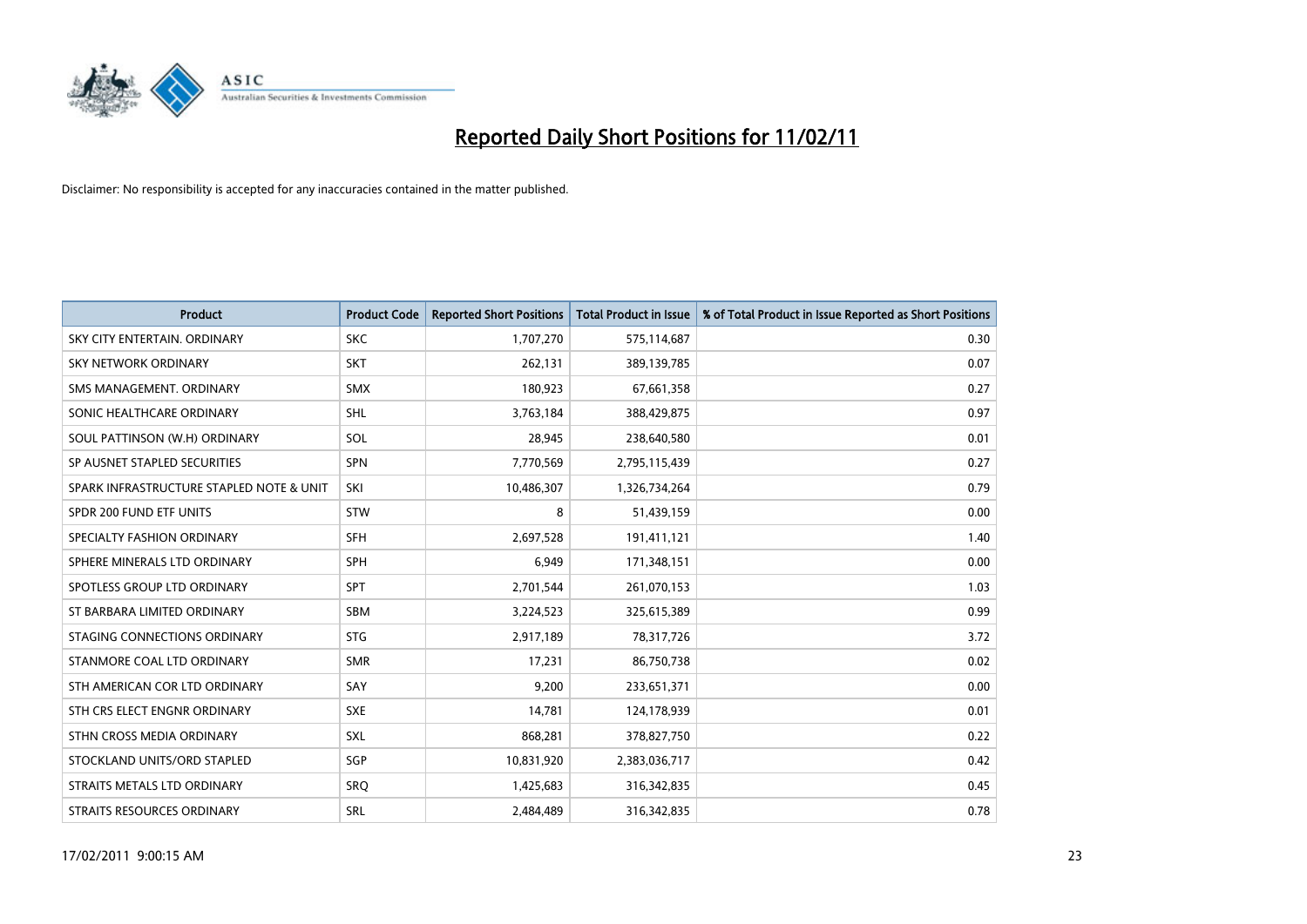

| <b>Product</b>                       | <b>Product Code</b> | <b>Reported Short Positions</b> | <b>Total Product in Issue</b> | % of Total Product in Issue Reported as Short Positions |
|--------------------------------------|---------------------|---------------------------------|-------------------------------|---------------------------------------------------------|
| <b>STW COMMUNICATIONS ORDINARY</b>   | SGN                 | 229,030                         | 364,310,964                   | 0.06                                                    |
| SUNCORP GROUP LTD ORDINARY           | <b>SUN</b>          | 4,740,004                       | 1,281,390,524                 | 0.35                                                    |
| SUNDANCE RESOURCES ORDINARY          | SDL                 | 14,685,634                      | 2,711,984,168                 | 0.53                                                    |
| SUNLAND GROUP LTD ORDINARY           | <b>SDG</b>          | 57,470                          | 226,093,183                   | 0.02                                                    |
| SUPER RET REP LTD ORDINARY           | <b>SUL</b>          | 212,226                         | 129,039,842                   | 0.16                                                    |
| SWICK MINING ORDINARY                | <b>SWK</b>          | 254,615                         | 236,724,970                   | 0.11                                                    |
| SYMEX HOLDINGS ORDINARY              | <b>SYM</b>          | 6.633                           | 125,037,628                   | 0.01                                                    |
| TABCORP HOLDINGS LTD ORDINARY        | <b>TAH</b>          | 676,214                         | 684,918,140                   | 0.09                                                    |
| <b>TALENT2 INTERNATION ORDINARY</b>  | <b>TWO</b>          | 7                               | 141,702,125                   | 0.00                                                    |
| <b>TALISMAN MINING ORDINARY</b>      | <b>TLM</b>          | 7,880                           | 130,438,627                   | 0.01                                                    |
| TAP OIL LIMITED ORDINARY             | <b>TAP</b>          | 1,278,427                       | 240,967,311                   | 0.53                                                    |
| <b>TASSAL GROUP LIMITED ORDINARY</b> | <b>TGR</b>          | 31,227                          | 146,304,404                   | 0.01                                                    |
| <b>TATTS GROUP LTD ORDINARY</b>      | <b>TTS</b>          | 21,015,831                      | 1,300,888,465                 | 1.61                                                    |
| TELECOM CORPORATION ORDINARY         | <b>TEL</b>          | 19,246,083                      | 1,924,622,088                 | 0.99                                                    |
| TELSTRA CORPORATION, ORDINARY        | <b>TLS</b>          | 43,215,997                      | 12,443,074,357                | 0.33                                                    |
| TEN NETWORK HOLDINGS ORDINARY        | <b>TEN</b>          | 14,506,365                      | 1,045,236,720                 | 1.41                                                    |
| TERANGA GOLD CORP CDI 1:1            | <b>TGZ</b>          | 334,055                         | 149,817,696                   | 0.22                                                    |
| TERRAMIN AUSTRALIA. ORDINARY         | <b>TZN</b>          | 104,300                         | 167,315,574                   | 0.06                                                    |
| TFS CORPORATION LTD ORDINARY         | <b>TFC</b>          | 64,248                          | 228,397,097                   | 0.02                                                    |
| THE REJECT SHOP ORDINARY             | <b>TRS</b>          | 358,468                         | 26,033,570                    | 1.39                                                    |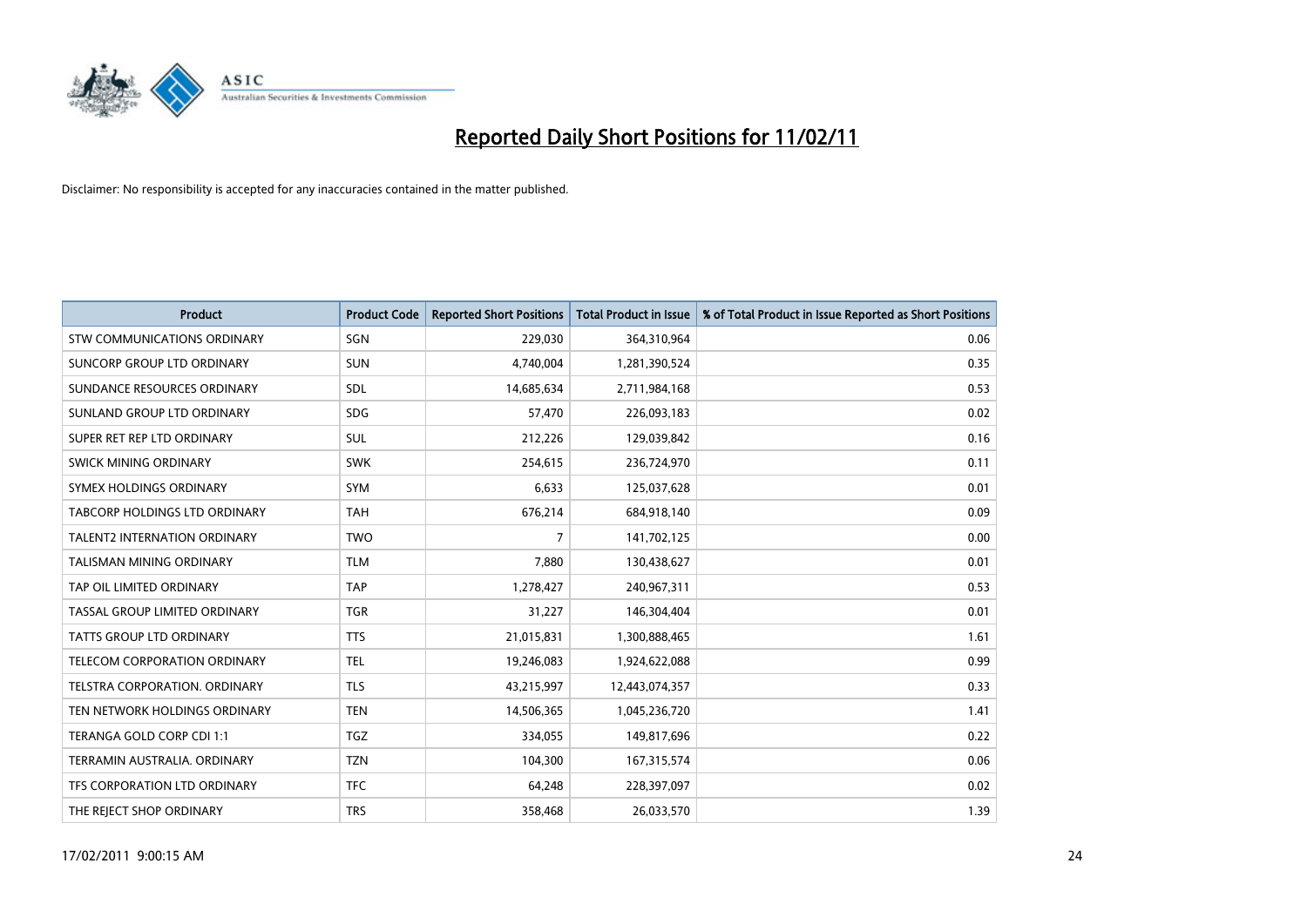

| <b>Product</b>                          | <b>Product Code</b> | <b>Reported Short Positions</b> | <b>Total Product in Issue</b> | % of Total Product in Issue Reported as Short Positions |
|-----------------------------------------|---------------------|---------------------------------|-------------------------------|---------------------------------------------------------|
| THOR MINING PLC CHESS DEPOSITARY        | <b>THR</b>          | 2,307                           | 240,235,256                   | 0.00                                                    |
| THORN GROUP LIMITED ORDINARY            | <b>TGA</b>          | 24,247                          | 129,858,924                   | 0.02                                                    |
| THUNDELARRA EXPLOR. ORDINARY            | <b>THX</b>          | 3,597                           | 153,412,482                   | 0.00                                                    |
| TIGER RESOURCES ORDINARY                | <b>TGS</b>          | 163,189                         | 597,523,151                   | 0.03                                                    |
| TIMBERCORP LIMITED ORDINARY             | <b>TIM</b>          | 90,074                          | 352,071,429                   | 0.02                                                    |
| <b>TISHMAN SPEYER UNITS</b>             | <b>TSO</b>          | 74,775                          | 338,440,904                   | 0.02                                                    |
| TNG LIMITED ORDINARY                    | <b>TNG</b>          | 4,321                           | 258,055,076                   | 0.00                                                    |
| TOLL HOLDINGS LTD ORDINARY              | <b>TOL</b>          | 15,755,542                      | 706,577,616                   | 2.23                                                    |
| TORO ENERGY LIMITED ORDINARY            | <b>TOE</b>          | 35,404                          | 964,936,676                   | 0.00                                                    |
| <b>TOWER AUSTRALIA ORDINARY</b>         | <b>TAL</b>          | 188,074                         | 419,652,394                   | 0.04                                                    |
| TOWER LIMITED ORDINARY                  | <b>TWR</b>          | 690,119                         | 263,603,448                   | 0.26                                                    |
| <b>TOX FREE SOLUTIONS ORDINARY</b>      | <b>TOX</b>          | 79,371                          | 91,855,500                    | 0.08                                                    |
| TPG TELECOM LIMITED ORDINARY            | <b>TPM</b>          | 3,715,155                       | 775,522,421                   | 0.47                                                    |
| TRANSFIELD SERV INFR STAPLED SECURITIES | <b>TSI</b>          | 403,770                         | 434,862,971                   | 0.09                                                    |
| <b>TRANSFIELD SERVICES ORDINARY</b>     | <b>TSE</b>          | 968,057                         | 549,715,957                   | 0.17                                                    |
| TRANSPACIFIC INDUST. ORDINARY           | <b>TPI</b>          | 19,715,903                      | 960,638,735                   | 2.05                                                    |
| TRANSURBAN GROUP TRIPLE STAPLED SEC.    | <b>TCL</b>          | 1,520,005                       | 1,441,290,633                 | 0.09                                                    |
| TRINITY GROUP STAPLED SECURITIES        | <b>TCQ</b>          | 3,419                           | 231,701,539                   | 0.00                                                    |
| TROY RESOURCES NL ORDINARY              | <b>TRY</b>          | 19,159                          | 87,565,323                    | 0.01                                                    |
| UGL LIMITED ORDINARY                    | <b>UGL</b>          | 5,586,381                       | 166,028,705                   | 3.37                                                    |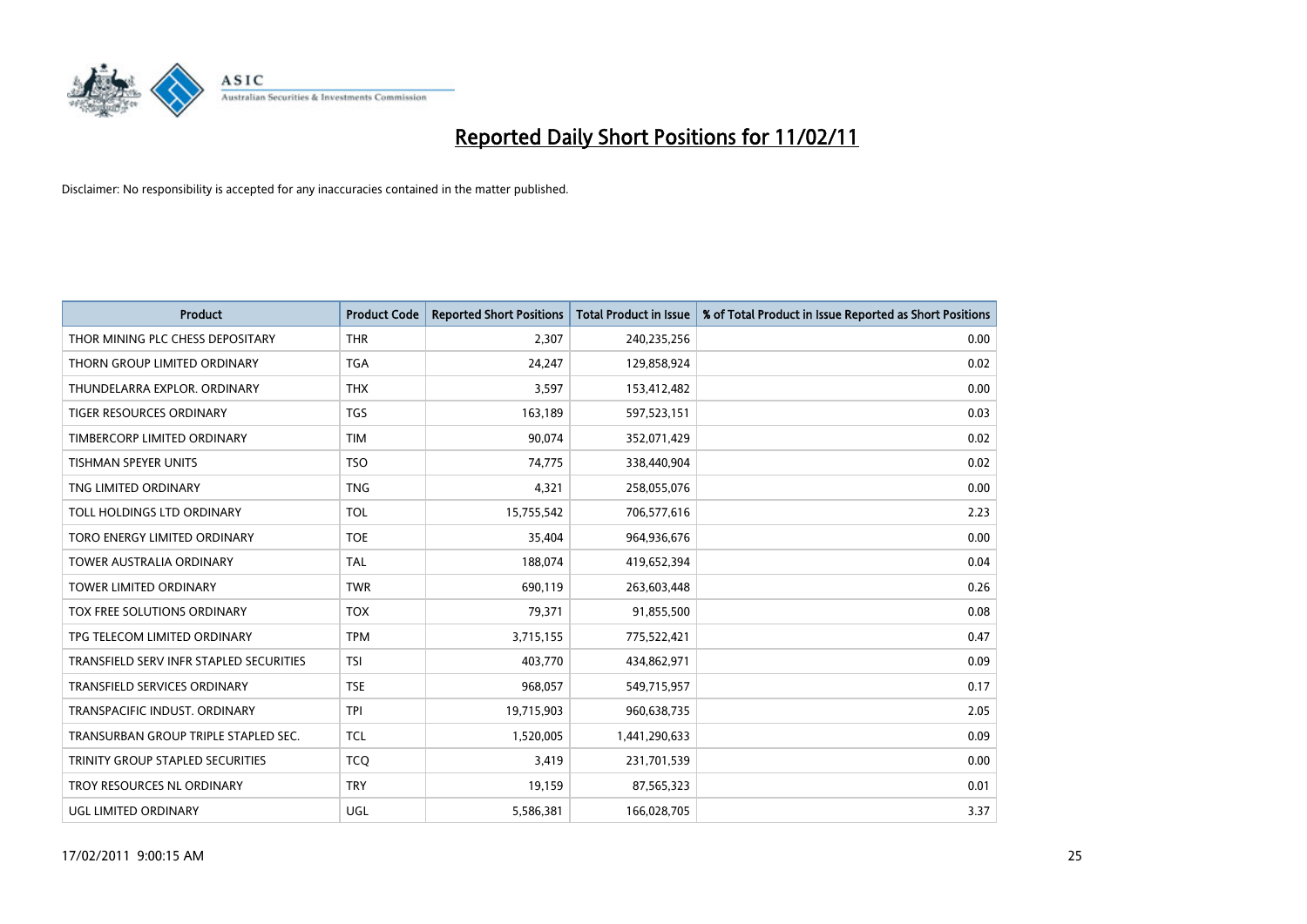

| Product                                   | <b>Product Code</b> | <b>Reported Short Positions</b> | <b>Total Product in Issue</b> | % of Total Product in Issue Reported as Short Positions |
|-------------------------------------------|---------------------|---------------------------------|-------------------------------|---------------------------------------------------------|
| UNILIFE CORPORATION CDI US PROHIBITED     | <b>UNS</b>          | 260,174                         | 272,744,111                   | 0.08                                                    |
| UXC LIMITED ORDINARY                      | <b>UXC</b>          | 468,296                         | 305,789,718                   | 0.15                                                    |
| VALAD PROPERTY GROUP STAPLED US PROHIBIT. | <b>VPG</b>          | 4,047,943                       | 115,108,116                   | 3.51                                                    |
| <b>VDM GROUP LIMITED ORDINARY</b>         | <b>VMG</b>          | 149.737                         | 193,127,749                   | 0.08                                                    |
| <b>VENTURE MINERALS ORDINARY</b>          | <b>VMS</b>          | 74,632                          | 220,943,592                   | 0.03                                                    |
| <b>VIRGIN BLUE HOLDINGS ORDINARY</b>      | <b>VBA</b>          | 19,559,634                      | 2,210,197,600                 | 0.87                                                    |
| <b>VISION GROUP HLDGS ORDINARY</b>        | <b>VGH</b>          | 78,000                          | 73,583,806                    | 0.11                                                    |
| <b>VITA GROUP LTD ORDINARY</b>            | <b>VTG</b>          | 75,190                          | 142,499,800                   | 0.05                                                    |
| VITERRA INC CDI 1:1                       | <b>VTA</b>          | 3,828                           | 68,629,939                    | 0.01                                                    |
| <b>VMOTO LIMITED ORDINARY</b>             | <b>VMT</b>          | 100,000                         | 593,865,868                   | 0.02                                                    |
| VNGD US TOTAL MARKET CDI 1:1              | <b>VTS</b>          | 7,146                           | 388,002                       | 1.84                                                    |
| WASABI ENERGY LTD. ORDINARY               | <b>WAS</b>          | 643,548                         | 1,999,827,164                 | 0.03                                                    |
| <b>WATPAC LIMITED ORDINARY</b>            | <b>WTP</b>          | 53,753                          | 183,341,382                   | 0.02                                                    |
| <b>WDS LIMITED ORDINARY</b>               | <b>WDS</b>          | 27,027                          | 143,107,458                   | 0.02                                                    |
| WEBJET LIMITED ORDINARY                   | <b>WEB</b>          | 94,312                          | 77,661,278                    | 0.12                                                    |
| <b>WESFARMERS LIMITED ORDINARY</b>        | <b>WES</b>          | 20,386,363                      | 1,005,187,251                 | 1.99                                                    |
| WESFARMERS LIMITED PARTIALLY PROTECTED    | <b>WESN</b>         | 109,992                         | 151,884,911                   | 0.06                                                    |
| WEST AUSTRALIAN NEWS ORDINARY             | <b>WAN</b>          | 9,434,717                       | 219,668,970                   | 4.28                                                    |
| WESTERN AREAS NL ORDINARY                 | <b>WSA</b>          | 7,628,407                       | 179,735,899                   | 4.25                                                    |
| WESTERN DESERT RES. ORDINARY              | <b>WDR</b>          | 948                             | 154,684,908                   | 0.00                                                    |